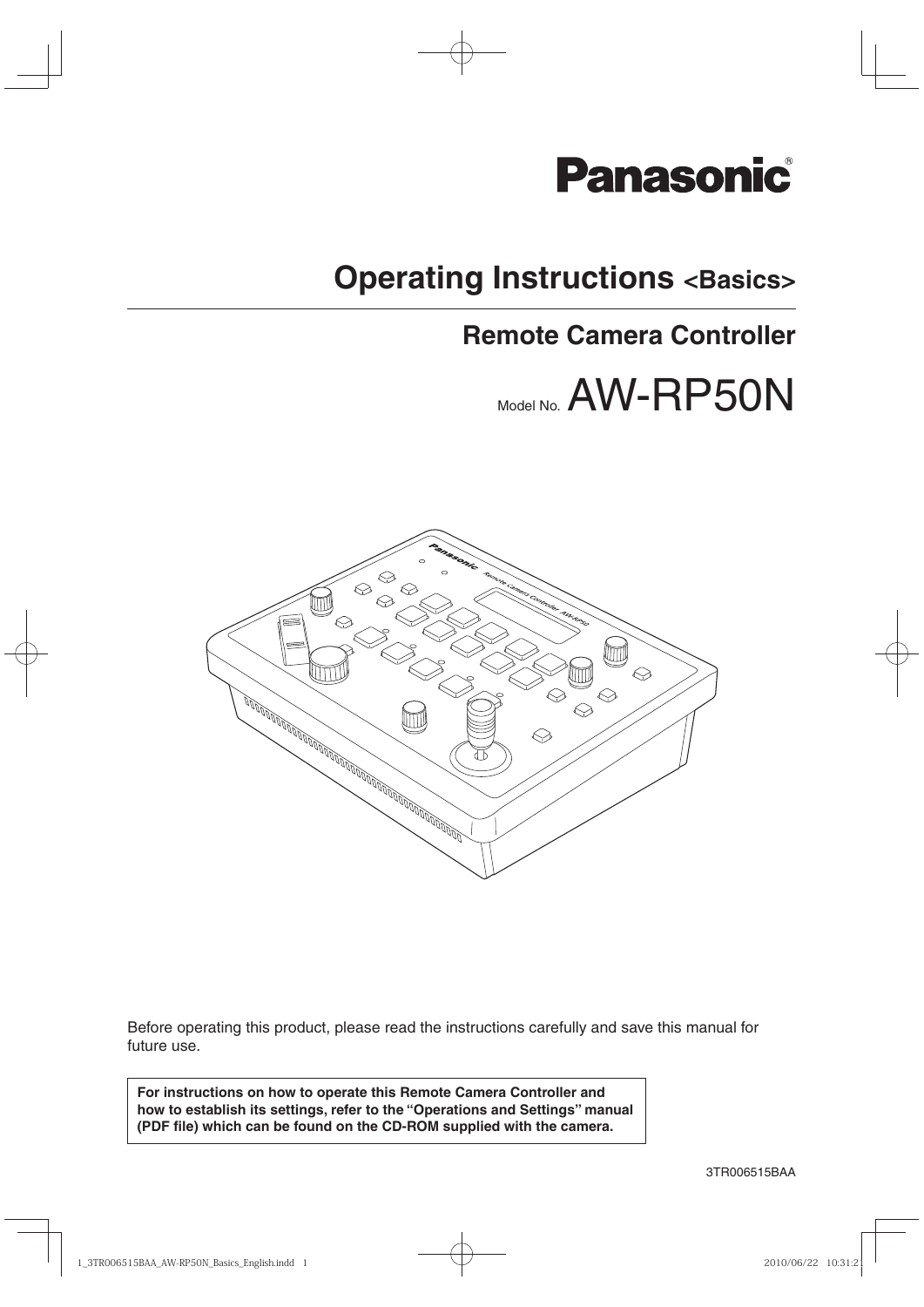



CAUTION: TO REDUCE THE RISK OF ELECTRIC SHOCK, DO NOT REMOVE COVER (OR BACK). NO USER SERVICEABLE PARTS INSIDE. REFER TO SERVICING TO QUALIFIED SERVICE PERSONNEL.

**CAUTION RISK OF ELECTRIC SHOCK DO NOT OPEN**



The lightning flash with arrowhead symbol, within an equilateral triangle, is intended to alert the user to the presence of uninsulated "dangerous voltage" within the product's enclosure that may be of sufficient magnitude to constitute a risk of electric shock to persons.



The exclamation point within an equilateral triangle is intended to alert the user to the presence of important operating and maintenance (service) instructions in the literature accompanying the appliance.

# **WARNING:**

# **THIS APPARATUS MUST BE EARTHED**

To ensure safe operation, the three-pin plug must be inserted only into a standard three-pin power point which is effectively earthed through the normal household wiring.

Extension cords used with the apparatus must have three cores and be correctly wired to provide connection to the earth. Wrongly wired extension cords are a major cause of fatalities. The fact that the apparatus operates satisfactorily does not imply that the power point is earthed or that the installation is completely safe. For your safety, if you are in any doubt about the effective earthing of the power point, please consult a qualified electrician.

- For CANADA-

**This class A digital apparatus complies with Canadian ICES-003.**

**Cet appareil numérique de la classe A est conforme à la norme NMB-003 du Canada.**

# **WARNING:**

- **TO REDUCE THE RISK OF FIRE OR ELECTRIC SHOCK, DO NOT EXPOSE THIS APPARATUS TO RAIN OR MOISTURE.**
- **THE APPARATUS SHALL NOT BE EXPOSED TO DRIPPING OR SPLASHING AND THAT NO OBJECTS FILLED WITH LIQUIDS, SUCH AS VASES, SHALL BE PLACED ON THE APPARATUS.**

# **CAUTION:**

**TO REDUCE THE RISK OF FIRE OR SHOCK HAZARD AND ANNOYING INTERFERENCE, USE THE RECOMMENDED ACCESSORIES ONLY.**

## **FCC Note:**

This equipment has been tested and found to comply with the limits for a class A digital device, pursuant to Part 15 of the FCC Rules. These limits are designed to provide reasonable protection against harmful interference when the equipment is operated in a commercial environment. This equipment generates, uses, and can radiate radio frequency energy, and if not installed and used in accordance with the instruction manual, may cause harmful interference to radio communications. Operation of this equipment in a residential area is likely to cause harmful interference in which case the user will be required to correct the interference at his own expense.

# **Warning:**

To assure continued FCC emission limit compliance, the user must use only shielded interface cables when connecting to external units. Also, any unauthorized changes or modifications to this equipment could void the user's authority to operate it.

# **CAUTION:**

**In order to maintain adequate ventilation, do not install or place this unit in a bookcase, built-in cabinet or any other confined space. To prevent risk of electric shock or fire hazard due to overheating, ensure that curtains and any other materials do not obstruct the ventilation.**

The socket outlet shall be installed near the equipment and easily accessible or the mains plug or an appliance coupler shall remain readily operable.

A warning that an apparatus with CLASS 1 construction shall be connected to a MAINS socket outlet with a protective earthing connection.

 $\boxed{\overline{\phantom{a}}\phantom{a}}$  indicates safety information.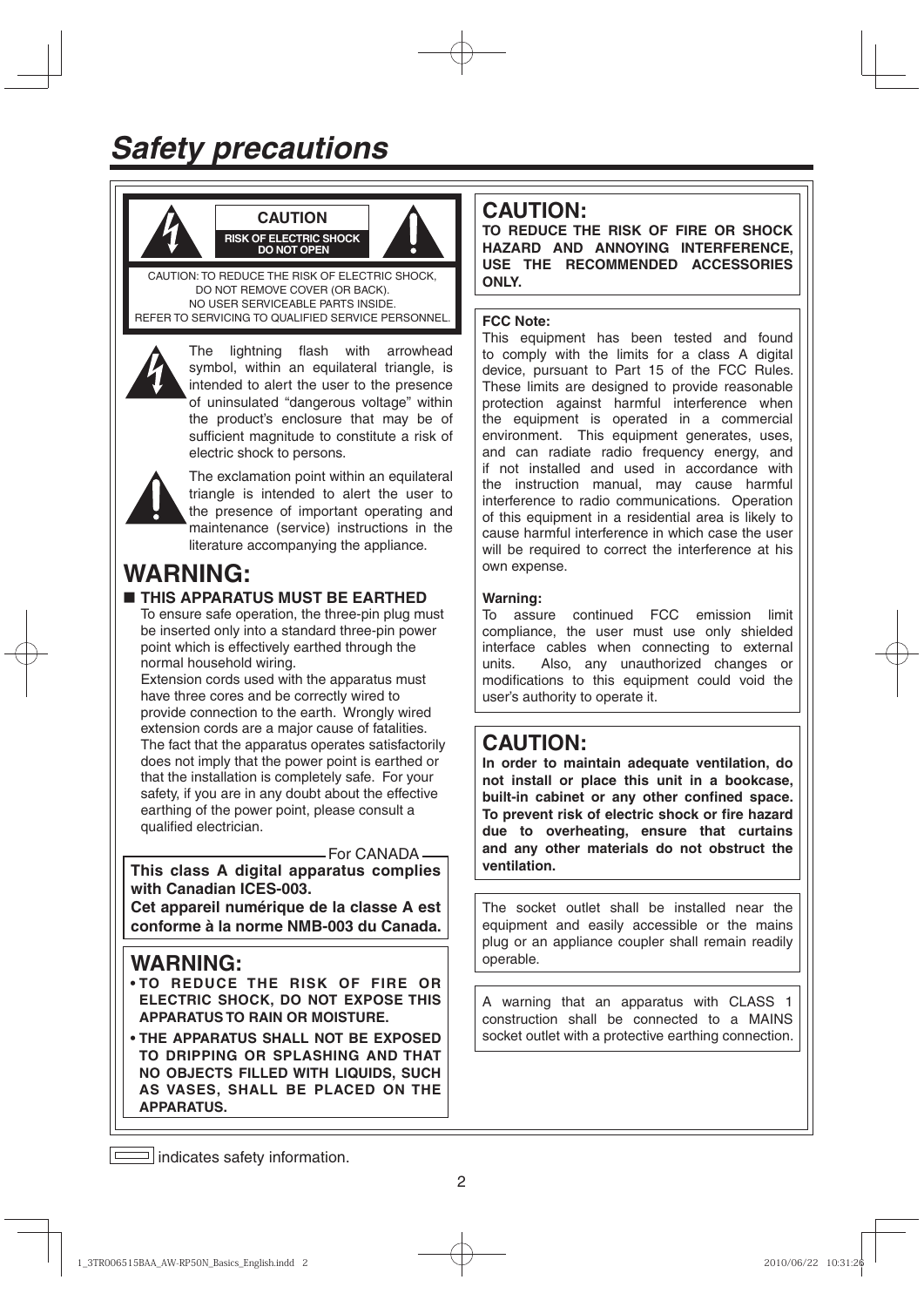# **IMPORTANT SAFETY INSTRUCTIONS**

Read these operating instructions carefully before using the unit. Follow the safety instructions on the unit and the applicable safety instructions listed below. Keep these operating instructions handy for future reference.

- 1) Read these instructions.
- 2) Keep these instructions.
- 3) Heed all warnings.
- 4) Follow all instructions.
- 5) Do not use this apparatus near water.
- 6) Clean only with dry cloth.
- 7) Do not block any ventilation openings. Install in accordance with the manufacturer's instructions.
- 8) Do not install near any heat sources such as radiators, heat registers, stoves, or other apparatus (including amplifiers) that produce heat.
- 9) Do not defeat the safety purpose of the polarized or grounding-type plug. A polarized plug has two blades with one wider than the other. A grounding-type plug has two blades and a third grounding prong. The wide blade or the third prong are provided for your safety. If the provided plug does not fit into your outlet, consult an electrician for replacement of the obsolete outlet.
- 10) Protect the power cord form being walked on or pinched particularly at plugs, convenience receptacles, and the point where they exit from the apparatus.
- 11) Only use attachments/accessories specified by the manufacturer.
- 12) Use only with the cart, stand, tripod, bracket, or table specified by the manufacturer, or sold with the apparatus. When a cart is used, use caution when moving the cart/ apparatus combination to avoid injury from tip-over.



- 13) Unplug this apparatus during lightning storms or when unused for long periods of time.
- 14) Refer all servicing to qualified service personnel. Servicing is required when the apparatus has been damaged in any way, such as power-supply cord or plug is damaged, liquid has been spilled or objects have fallen into the apparatus, the apparatus has been exposed to rain or moisture, does not operate normally, or has been dropped.

indicates safety information.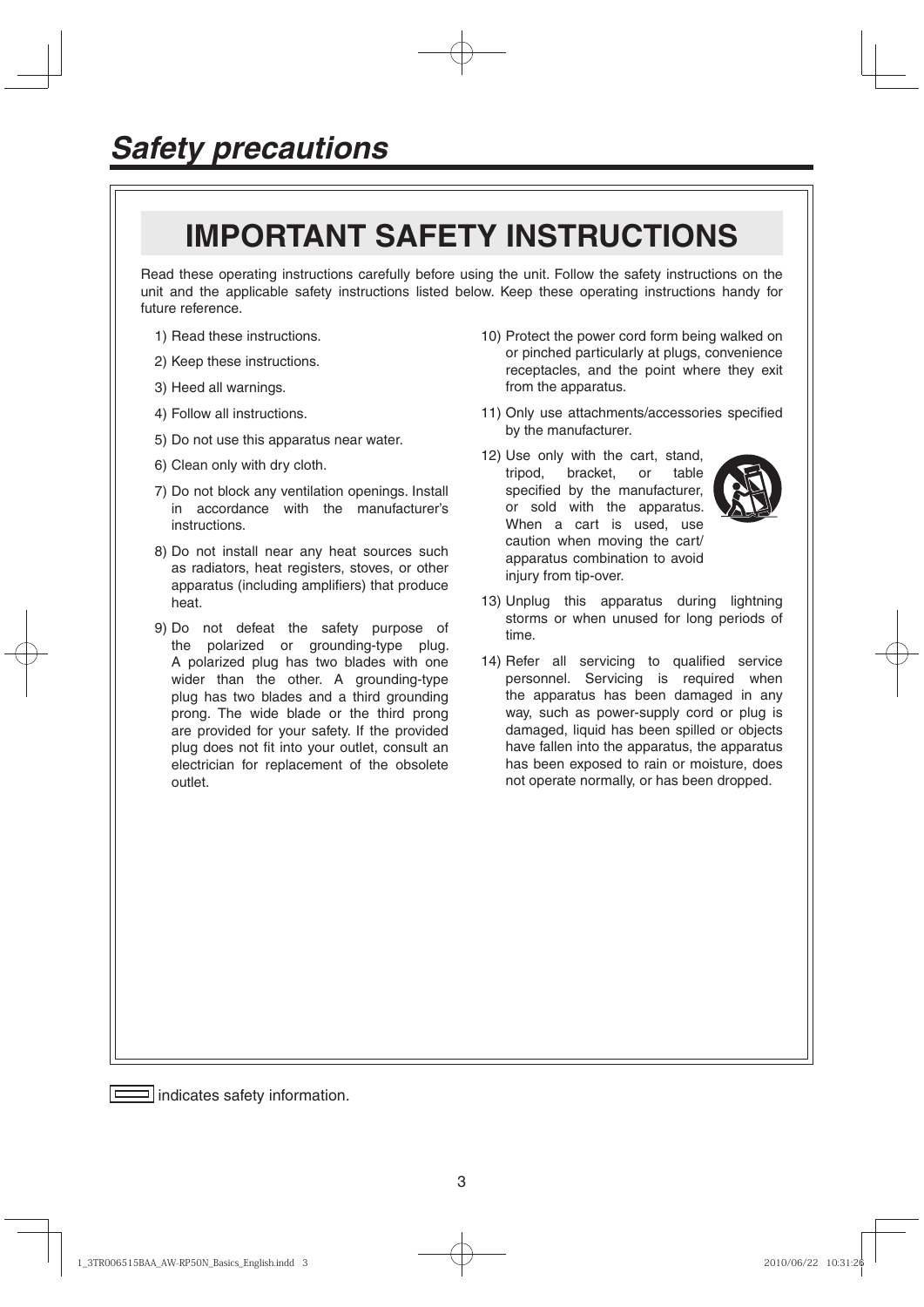# *Contents*

| Trademarks and registered trademarks5    |  |
|------------------------------------------|--|
|                                          |  |
|                                          |  |
|                                          |  |
|                                          |  |
|                                          |  |
| Pan-tilt heads and cameras supported 7   |  |
|                                          |  |
|                                          |  |
| Required personal computer environment 8 |  |
|                                          |  |
|                                          |  |
|                                          |  |
|                                          |  |

| Basic operations for the menus17                  |
|---------------------------------------------------|
|                                                   |
|                                                   |
|                                                   |
|                                                   |
|                                                   |
| Settings for connection with the remote cameras25 |
| Setting the IP addresses automatically            |
| Changing the IP addresses of the camera numbers   |
| Changing the camera numbers34                     |
| Changing the IP address of the switcher 34        |
| Clearing the IP address control tables34          |
| Selecting the remote cameras to be operated35     |
|                                                   |
|                                                   |

# **How the model's Operating Instructions manuals are configured**

- The manual of this Remote Camera Controller (hereafter, "the unit") is divided into two manuals: one is the <Basics> (this manual), and the other is the <Operations and Settings> (CD-ROM). Before installing the unit, be sure to read the <Basics> to ensure that the unit is installed correctly.
- This manual explains how to install the unit, and it details the network connection and setting procedures.

For details on how to operate the unit and select its settings, refer to the "Operating Instructions <Operations and Settings>" (PDF file) on the CD-ROM supplied with the unit.

To read PDF files, you will need Adobe® Reader® which is available from Adobe Systems. For the purposes of this manual, the model numbers of the units are given as listed in the table below.

| Model number of unit<br>manual |                      | Model number given in | Model number of unit | Model number given in<br>manual |  |  |  |  |  |
|--------------------------------|----------------------|-----------------------|----------------------|---------------------------------|--|--|--|--|--|
|                                | AW-HS50N             | AW-HS50               | <b>AW-E860N</b>      | AW-E860                         |  |  |  |  |  |
|                                | AW-HE50HN<br>AW-HE50 |                       | AW-PH360N            | AW-PH360                        |  |  |  |  |  |
| AW-HE50SN<br>AW-HE50           |                      | AW-PH400P             | AW-PH400             |                                 |  |  |  |  |  |
|                                | AW-HE100N            | AW-HE100              | <b>AW-PH405N</b>     | AW-PH405                        |  |  |  |  |  |
|                                | AW-HE870N            | AW-HE870              | AW-PH650N            | AW-PH650                        |  |  |  |  |  |
|                                | AW-E350P             | AW-E350               | <b>AW-IF400G</b>     | AW-IF400                        |  |  |  |  |  |
| AW-E650<br><b>AW-E650P</b>     |                      | <b>AK-HC1500G</b>     | <b>AK-HC1500</b>     |                                 |  |  |  |  |  |
|                                | <b>AW-E750P</b>      | AW-E750               | <b>AK-HC1800G</b>    | <b>AK-HC1800</b>                |  |  |  |  |  |

 In these instructions, the phrases "pan-tilt head and camera combination" and "camera integrated with a pan-tilt head" are both referred to collectively as **"remote camera"** except in places where specific equipment is mentioned.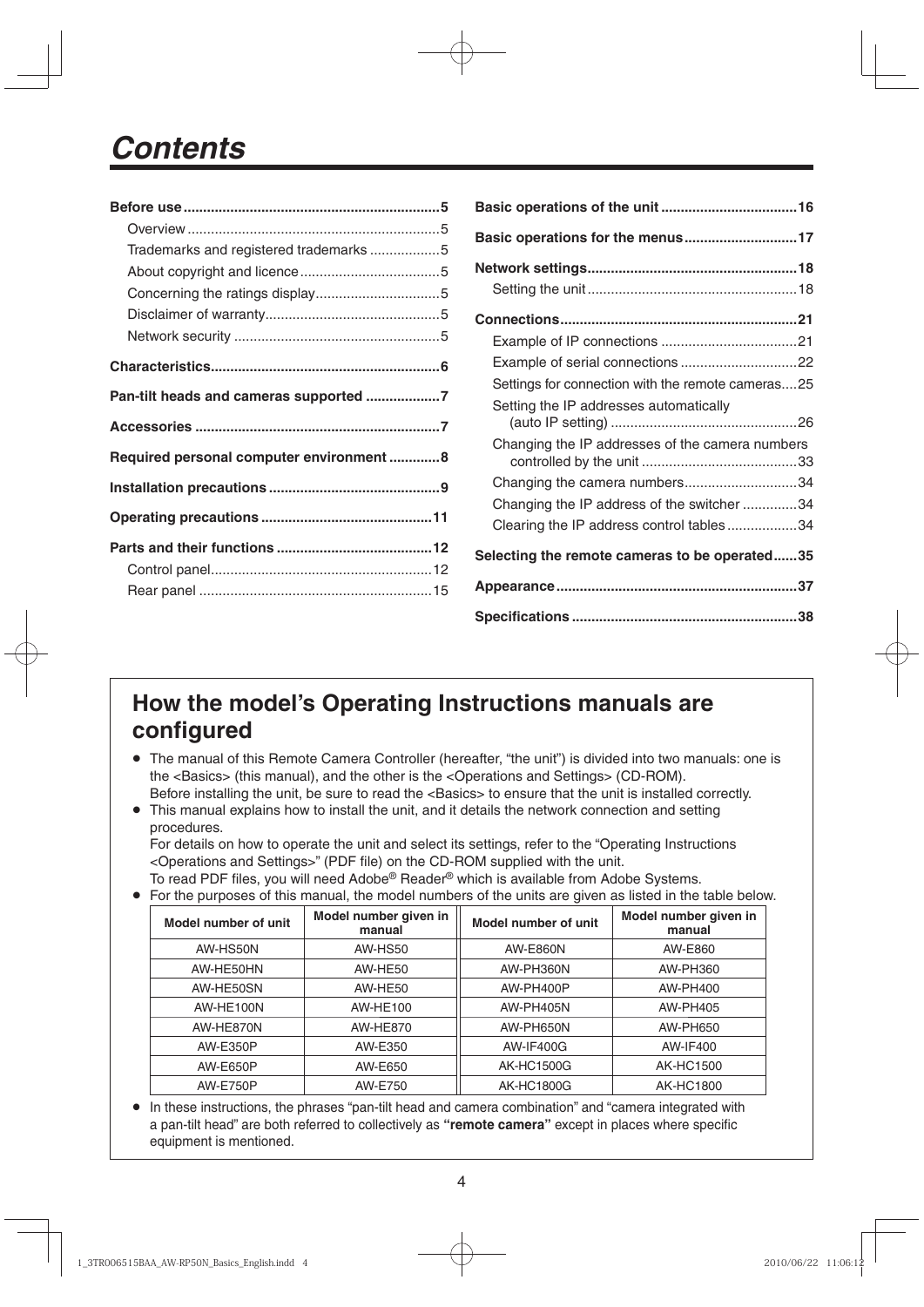# **Overview**

This unit is a controller which is designed to control remote cameras (cameras integrated with pan-tilt heads) and pan-tilt head systems (which consist of pan-tilt heads and the cameras which are mounted on them).

By means of an IP connection, an operating environment where the unit is tied in with the AW-HE50 HD integrated camera and AW-HS50 compact live switcher is achieved.

When IP connections are used, the unit can be used to control up to 100 remote cameras.

When serial connections are used, up to five remote cameras and pan-tilt head systems can be controlled.

# $\blacksquare$  **Trademarks and registered trademarks**

- Microsoft, Windows, Windows Vista, Windows 7 and Internet Explorer are either registered trademarks or trademarks of Microsoft Corporation in the United States and other countries.
- Intel and Intel Core are trademarks or registered trademarks of Intel Corporation in the United States and other countries.
- Adobe and Reader are either registered trademarks or trademarks of Adobe Systems Incorporated in the United States and/or other countries.
- Other names of companies and products contained in these Operating Instructions may be trademarks or registered trademarks of their respective owners.

# ■ About copyright and licence

Distributing, copying, disassembling, reverse compiling, reverse engineering, and also exporting in violation of export laws of the software provided with this unit are expressly prohibited.

# ■ Concerning the ratings **display**

The unit's name, model number and electrical ratings are indicated on its bottom panel.

# **Disclaimer of warranty**

IN NO EVENT SHALL Panasonic System Networks Co., Ltd. BE LIABLE TO ANY PARTY OR ANY PERSON, EXCEPT FOR REPLACEMENT OR REASONABLE MAINTENANCE OF THE PRODUCT, FOR THE CASES, INCLUDING BUT NOT LIMITED TO BELOW:

- $(1)$  ANY DAMAGE AND LOSS, INCLUDING WITHOUT LIMITATION, DIRECT OR INDIRECT, SPECIAL, CONSEQUENTIAL OR EXEMPLARY, ARISING OUT OF OR RELATING TO THE PRODUCT;
- PERSONAL INJURY OR ANY DAMAGE CAUSED BY INAPPROPRIATE USE OR NEGLIGENT OPERATION OF THE USER;
- UNAUTHORIZED DISASSEMBLE, REPAIR OR MODIFICATION OF THE PRODUCT BY THE USER;
- INCONVENIENCE OR ANY LOSS ARISING WHEN IMAGES ARE NOT DISPLAYED, DUE TO ANY REASON OR CAUSE INCLUDING ANY FAILURE OR PROBLEM OF THE PRODUCT;
- **6 ANY PROBLEM, CONSEQUENTIAL** INCONVENIENCE, OR LOSS OR DAMAGE, ARISING OUT OF THE SYSTEM COMBINED BY THE DEVICES OF THIRD PARTY;
- $(6)$  ANY INCONVENIENCE, DAMAGES OR LOSSES RESULTING FROM ACCIDENTS CAUSED BY AN INADEQUATE INSTALLATION METHOD OR ANY FACTORS OTHER THAN A DEFECT IN THE PRODUCT ITSELF;
- LOSS OF REGISTERED DATA CAUSED BY ANY FAILURE;
- ANY DAMAGES, CLAIMS, ETC. DUE TO LOSS OR LEAKAGE OF THE SETTING DATA SAVED ON THIS UNIT OR IN A PERSONAL COMPUTER.

# **Network security**

As you will use this unit connected to a network, your attention is called to the following security risks.

- Leakage or theft of information through this unit
- $\widetilde{p}$  Use of this unit for illegal operations by persons with malicious intent
- Interference with or stoppage of this unit by persons with malicious intent

It is your responsibility to take precautions such as those described below to protect yourself against the above network security risks.

- Use this unit in a network secured by a firewall, etc.
- If this unit is connected to a network that includes PCs, make sure that the system is not infected by computer viruses or other malicious entities (using a regularly updated antivirus program, anti-spyware program, etc.).
- Refrain from connections that use public lines.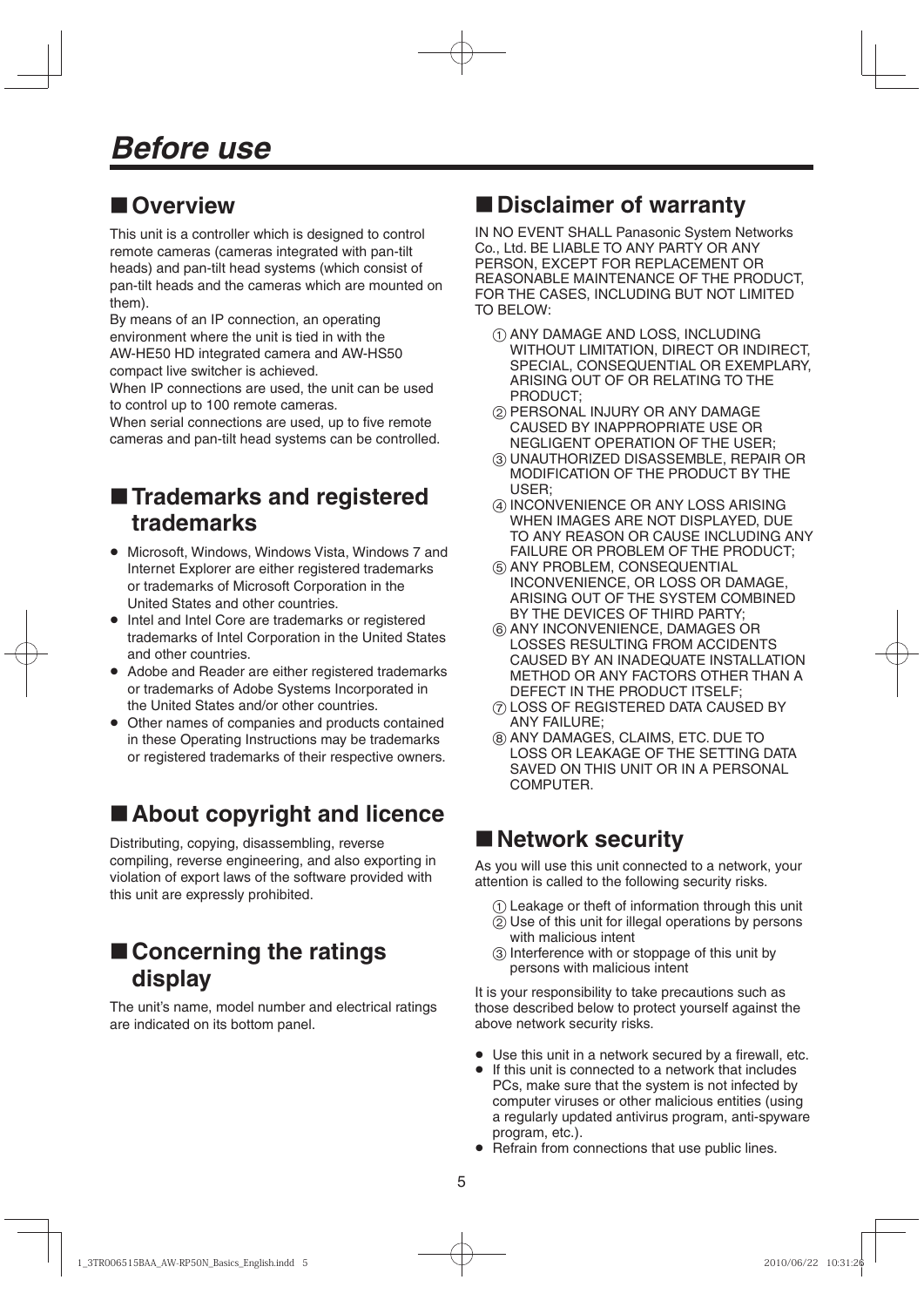## **Compact design**

 The unit features a compact design with its halfrack size width (210 mm [8-1/4˝]) and its 4RU size (177 mm [6-15/16˝]) depth.

The unit is the same size as the AW-HS50 compact live switcher (option), and when the switcher is placed alongside the unit, the two units are housed in the full rack width.

### **IP connection and serial connection supported**

### **IP connection**

- $\bullet$  Up to 100 remote cameras<sup>(\*1)</sup> can be controlled through a network hub (switching hub).
- Using the unit's automatic IP setting function, the IP addresses of the remote cameras $(1)$ and switcher<sup>(\*2)</sup> can be assigned and controlled automatically.

**1:** Camera supported: AW-HE50 **2:** Switcher supported: AW-HS50

- Up to five units can be connected to the same network to control the remote cameras simultaneously.
- Using the Setup Software provided by the camera controller, it is possible to set the IP addresses of the remote cameras and switchers from a PC via the camera controller.

#### **Serial connection**

 Up to five remote cameras or pan-tilt head systems can be controlled.

#### **Easy to operate the cameras**

- The pan, tilt, zoom, focus and iris operations of the cameras can be easily performed from the unit.
- The gain, shutter, detail, white balance and black balance adjustments can be performed on the unit's LCD menu. (The adjustment items and range differ depending on the cameras connected.)

### **Easy to operate the preset memory data of the pan-tilt heads**

 Up to 100 sets of preset memory data of the pan-tilt heads can be registered and then recalled later.

#### **Function for linkup with the switcher using IP connection**

 By linking the unit with one AW-HS50 compact live switcher using an IP connection to make the connection between them, a highly efficient operating environment is achieved.

#### **Camera information display**

• The camera setting information (such as the lens iris and gain setting) imported by the unit can be shown on the AUX image output from the switcher or on the split-screen display multi view display.

### **Tally information imported**

 The switcher's ON AIR tally information is imported, and the tally indicators (above the CAMERA STATUS/SELECTION buttons) on the panel are lighted.

#### **Bus material selection**

 The switcher's bus materials can be selected from the unit.

By pressing the CAMERA STATUS/SELECTION button, these materials can be switched.

Control buses supported: AUX, PVW, PinP, KEY-F

Using a single-step action to operate one of these buttons, the switcher's multi view screen can be switched to a full-screen display on which to show the camera images. (Focus assist function)

Control buses supported: AUX

## **Parameter changes**

 Using the unit's PAN/TILT lever or ZOOM button, the PinP position and other parameters of the switcher can be changed.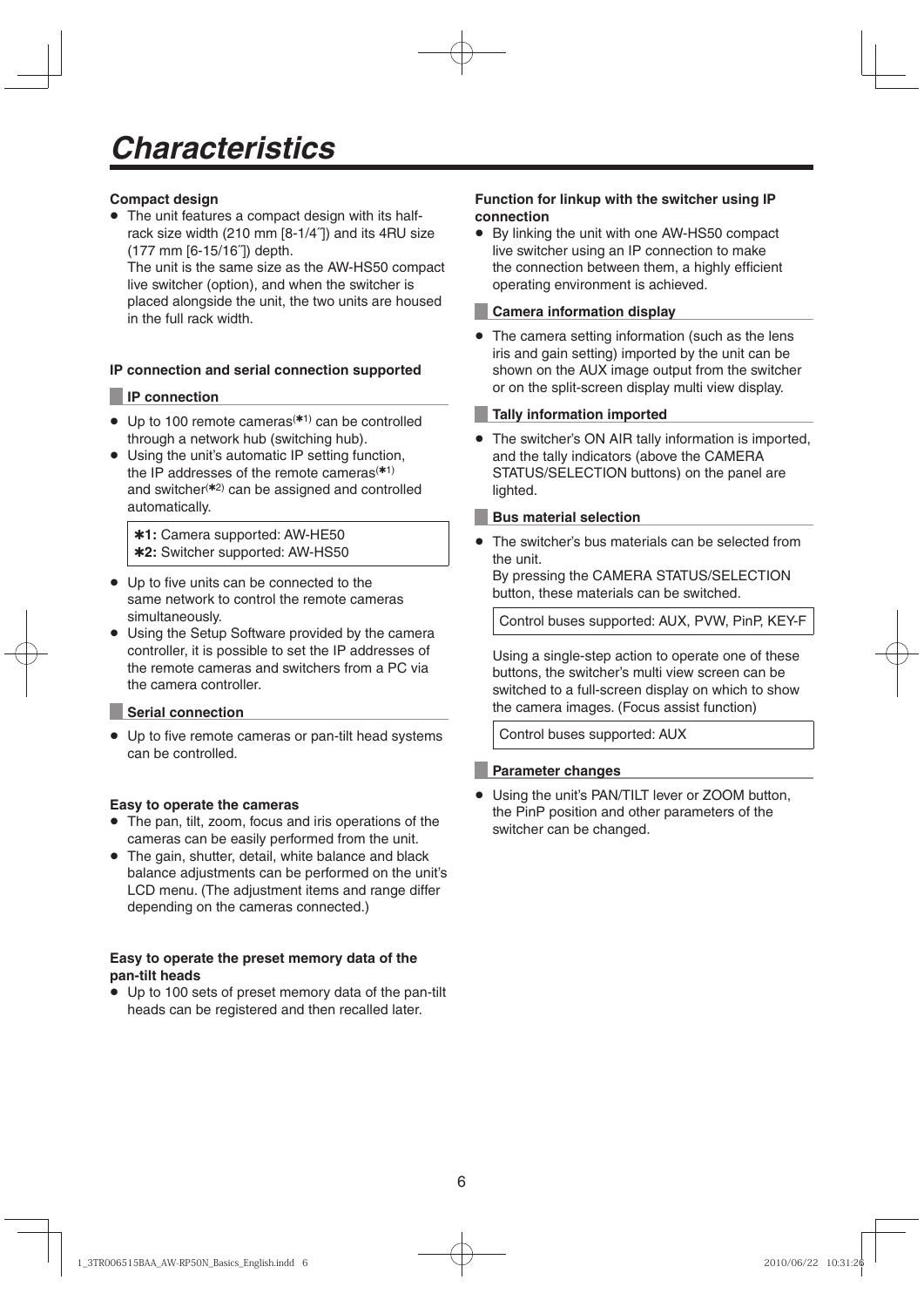- **E** Remote cameras supported (cameras integrated with a pan-tilt head) AW-HE100, AW-HE50
- Pan-tilt heads supported AW-PH360, AW-PH405, AW-PH650, AW-PH400 (AW-IF400 required)
- **Cameras supported (must be combined with the pan-tilt head supported)** AW-HE870, AW-E860, AW-E750, AW-E650, AW-E350, AK-HC1500, AK-HC1800

#### **Notes**

- Prior to use, be absolutely sure to set the movement ranges (limiters).
- When serial connections are used for the unit and remote cameras or pan-tilt head systems, the cables can be extended up to 1000 meters (3280 ft.).

In these instructions, the phrases "pan-tilt head and camera combination" and "camera integrated with a pan-tilt head" are both referred to collectively as **"remote camera"** except in places where specific equipment is referred to.

# *Accessories*

Check that the following accessories are present and accounted for.

Operating Instructions <Basics> (this manual) .......... 1 CD-ROM .................................................................... 1

• Operating Instructions <Basics>

- Operating Instructions <Operations and Settings>
- Setup Software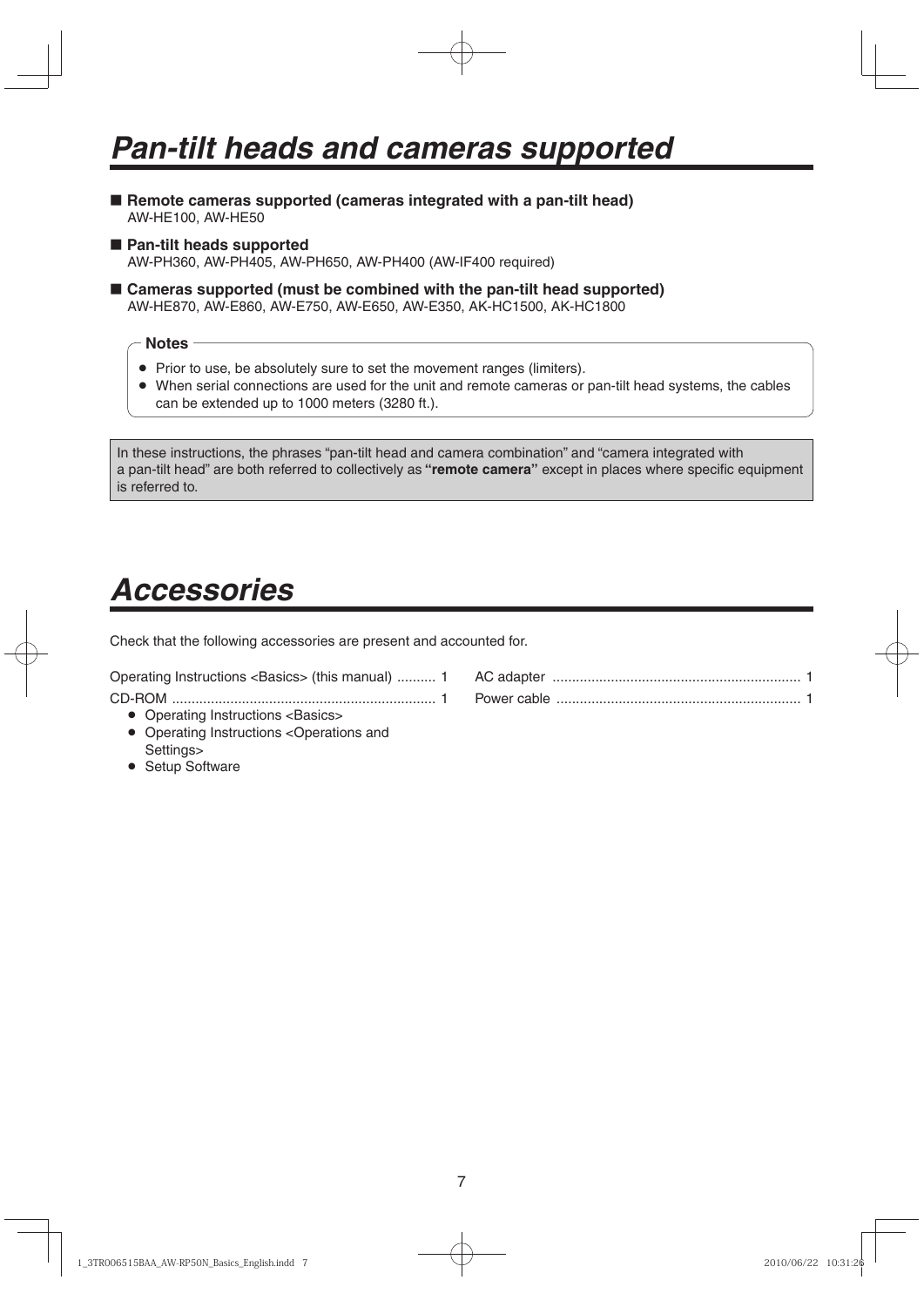# *Required personal computer environment*

Run the software that is provided with the switcher on a host computer which satisfies the following specifications.

| <b>CPU</b>                    | Intel <sup>®</sup> Core <sup>™</sup> 2 DUO 2.4 GHz or faster recommended                                                                                                         |
|-------------------------------|----------------------------------------------------------------------------------------------------------------------------------------------------------------------------------|
| Memory                        | Windows <sup>®</sup> $XP:$<br>512 MB or more<br>Microsoft <sup>®</sup> Windows Vista®, Microsoft <sup>®</sup> Windows <sup>®</sup> 7:<br>1 GB or more                            |
| Network function              | 10BASE-T or 100BASE-TX                                                                                                                                                           |
| Image display<br>function     | Resolution:<br>1024 $\times$ 768 pixels or more<br>Color generation: True Color (24 bits or more)                                                                                |
| Supported operating<br>system | Microsoft <sup>®</sup> Windows <sup>®</sup> XP, Microsoft <sup>®</sup> Windows Vista <sup>®</sup> ,<br>Microsoft <sup>®</sup> Windows <sup>®</sup> 7                             |
| Hard disk drive               | At least 50 MB of free memory                                                                                                                                                    |
| Other                         | CD-ROM drive<br>(for using the Operating Instructions and various software)<br>Adobe <sup>®</sup> Reader <sup>®</sup><br>(for browsing the Operating Instructions on the CD-ROM) |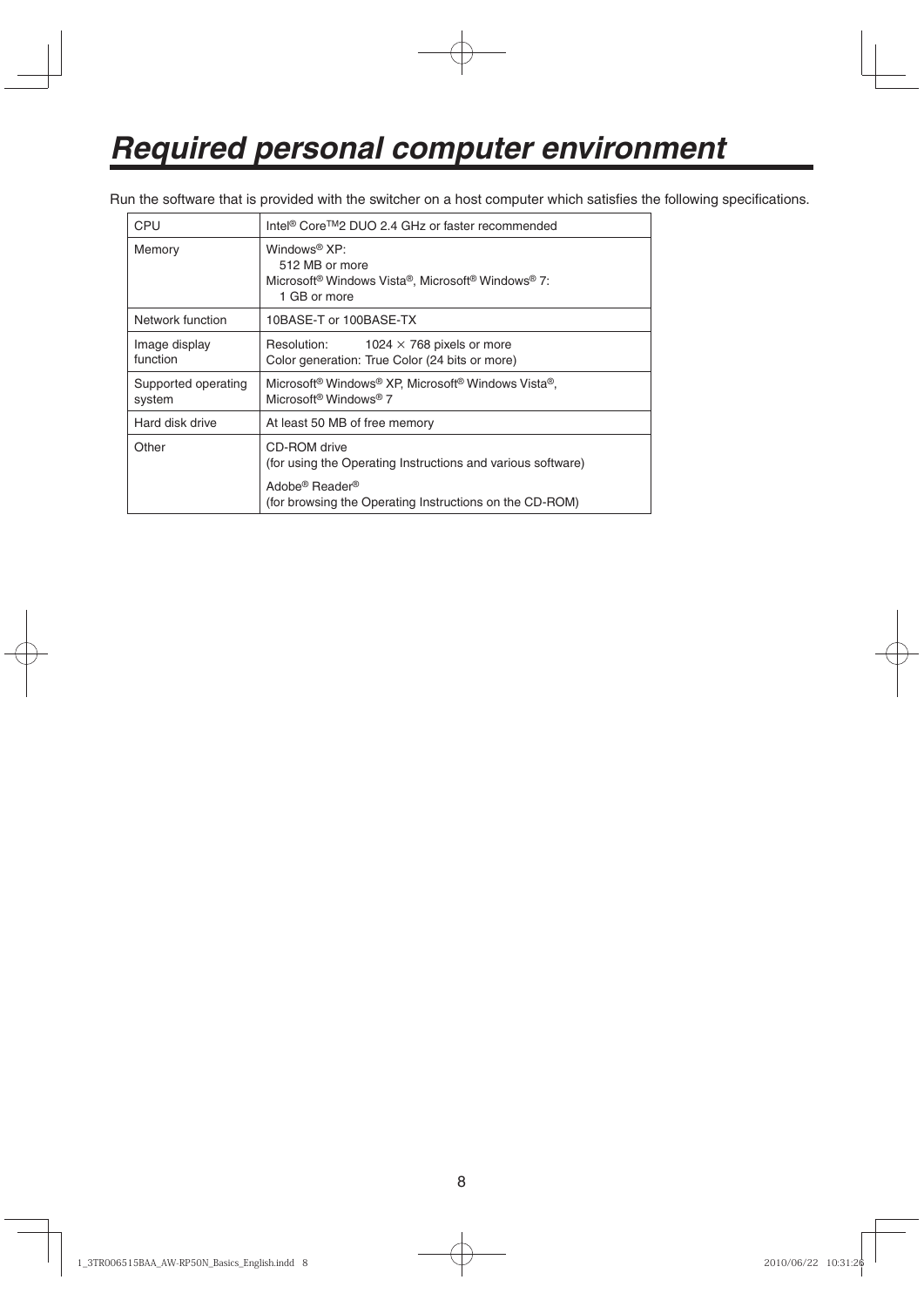# **In addition to heeding the points presented in the "Safety precautions", observe the following precautions as well.**

Be absolutely sure to ask your dealer to do the jobs of installing and connecting the unit.

# **Connecting the power supply**

- Use within AC 100 V to 120 V.
- Be absolutely sure to use only the power cable and AC adapter supplied with the unit.
- The power cable supplied with the unit has a 3-pin plug with a grounding terminal.
- Connect it to a 3-pole outlet which has been connected to ground.
- Be absolutely sure to connect the ground terminal (SIGNAL GND) at the rear of the unit to the system ground.
- When the unit is not going to be used for a prolonged period of time, turn off its power, and disconnect the power plug from the AC outlet.
- To prevent the DC plug from being disconnected, secure the cable of the AC adapter to the cable clamp.

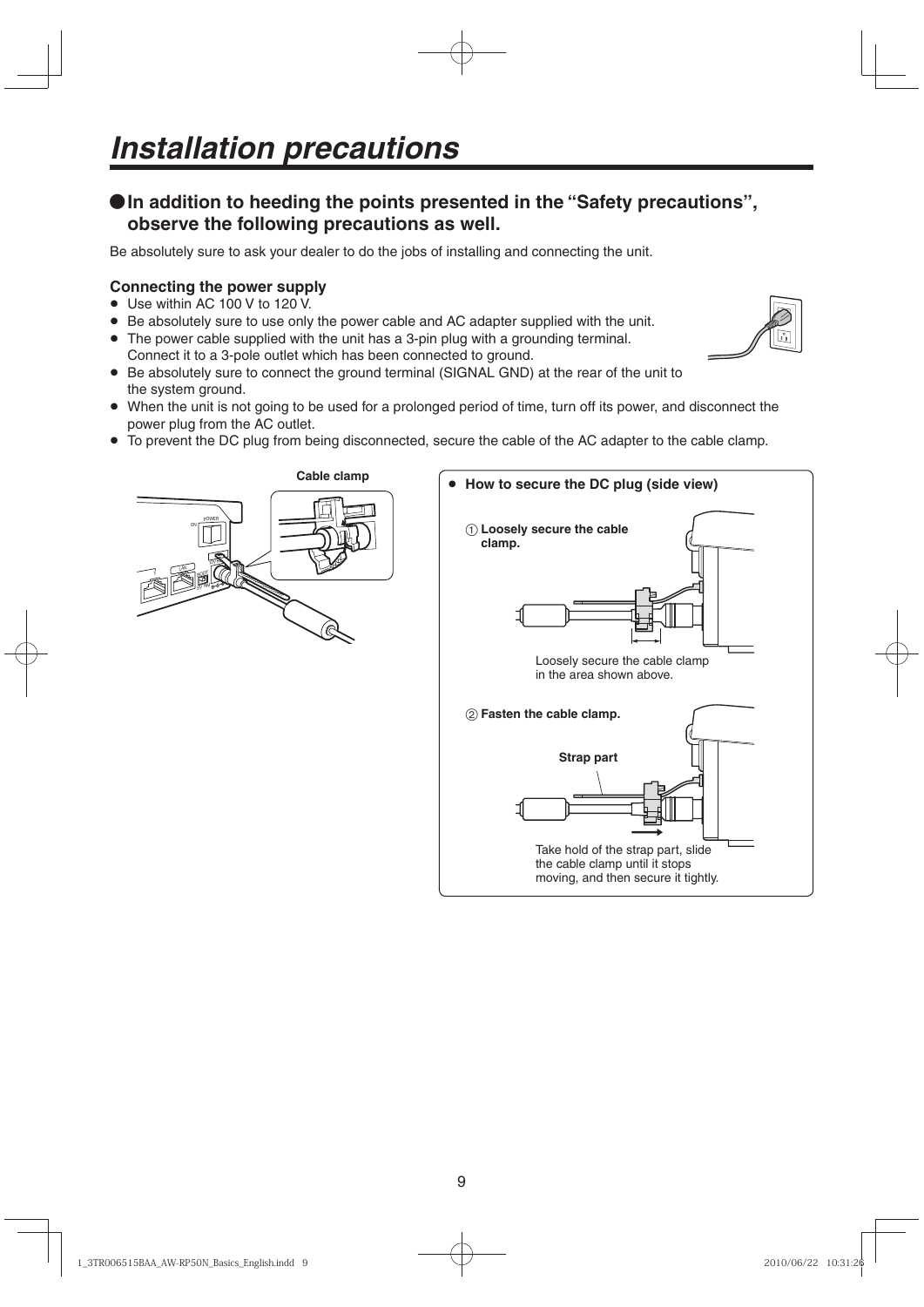## **Handle carefully!**

Dropping the unit or subjecting it to strong impact or vibration may cause trouble and/or malfunctioning.

### **Do not allow any foreign objects to enter inside the unit!**

 Allowing water, metal items, scraps of food or other foreign objects inside the unit may cause a fire and/or electric shocks.

### **Choosing the best installation location**

- This unit is designed for indoor use only.
- Install the unit on a sufficiently strong, stable and level surface for use.
- Ensure a space of at least 100 mm (3-15/16˝) around the front vents to avoid obstructing ventilation. In particular, ensure sufficient space between ventilation and wiring when using mounted in a panel or table.
- Do not install the unit in a manner in which its cables and other accessories can be easily damaged.
- $\bullet$  Do not install the unit in a cold place where the temperatures will drop below 0 °C (32 °F) or in a hot place where the temperatures will rise above  $+40$  °C (104 °F).
- Avoid installing the unit where it will be exposed to direct sunlight or to the hot air that is blown out from other products.
- Installing the unit in a very humid, dusty or vibration-prone location may give rise to trouble.

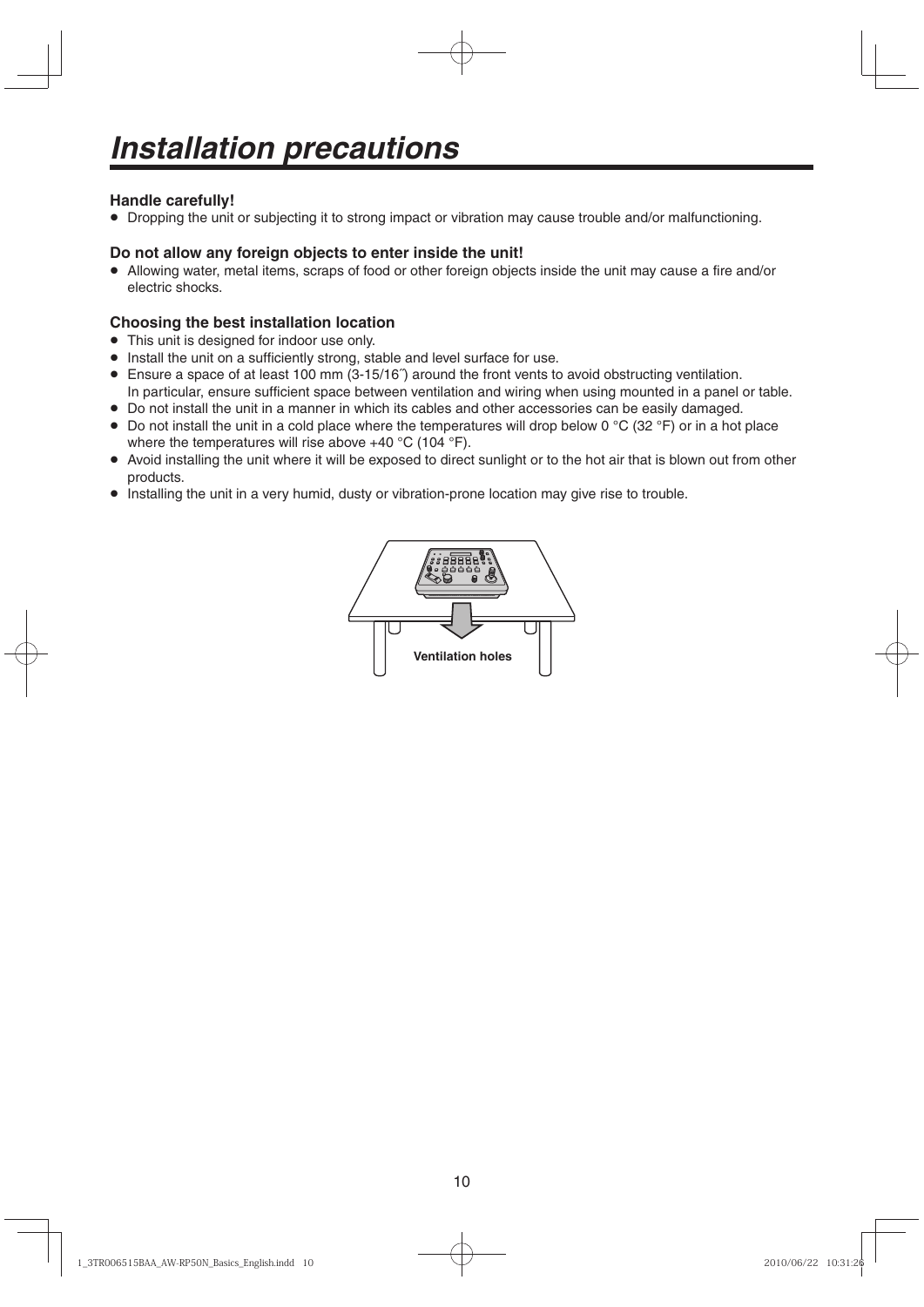# **In addition to heeding the points presented in the "Safety precautions", observe the following precautions as well.**

### **Handle carefully.**

Do not drop the product, or subject it to strong shock or vibration.

Do not carry or move the product by the PAN/TILT lever.

This is important to prevent trouble.

#### **Use the product in an ambient temperature of 0 °C to +40 °C (32 °F to 104 °F).**

Avoid using the product at a cold place below 0 °C (32 °F) or at a hot place above  $+40$  °C (104 °F) because extremely low or high temperature will adversely affect the parts inside.

### **Power off before connecting or disconnecting cables.**

Before plugging or unplugging the cables, be sure to switch power off.

### **Avoid humidity and dust.**

Avoid using the product at a humid, dusty place because much humidity and dust will cause damage to the parts inside.

#### **Maintenance**

Wipe the product using a dry cloth. To remove stubborn dirt, dip a cloth into a diluted solution of kitchen detergent (neutral), wring it out well, and wipe the product gently.

Then, after wiping the product with a moist cloth, wipe it again with a dry cloth.

#### **Caution**

- Avoid using benzine, paint thinners and other volatile fluids.
- If a chemical cleaning cloth is to be used, carefully read through the precautions for its use.

#### **When the product is to be discarded**

When the product is to be discarded at the end of its service life, ask a specialized contractor to dispose of it properly in order to protect the environment.

#### **Concerning the consumable parts**

• AC adapter:

This is a consumable part. As a general rule, replace it every 5 years or so (when the unit has been operated for 15 hours a day).

The period when the consumable parts need to be replaced will differ depending on the operating conditions.

**When the time comes to replace one of these parts, be absolutely sure to ask your dealer to do the job.**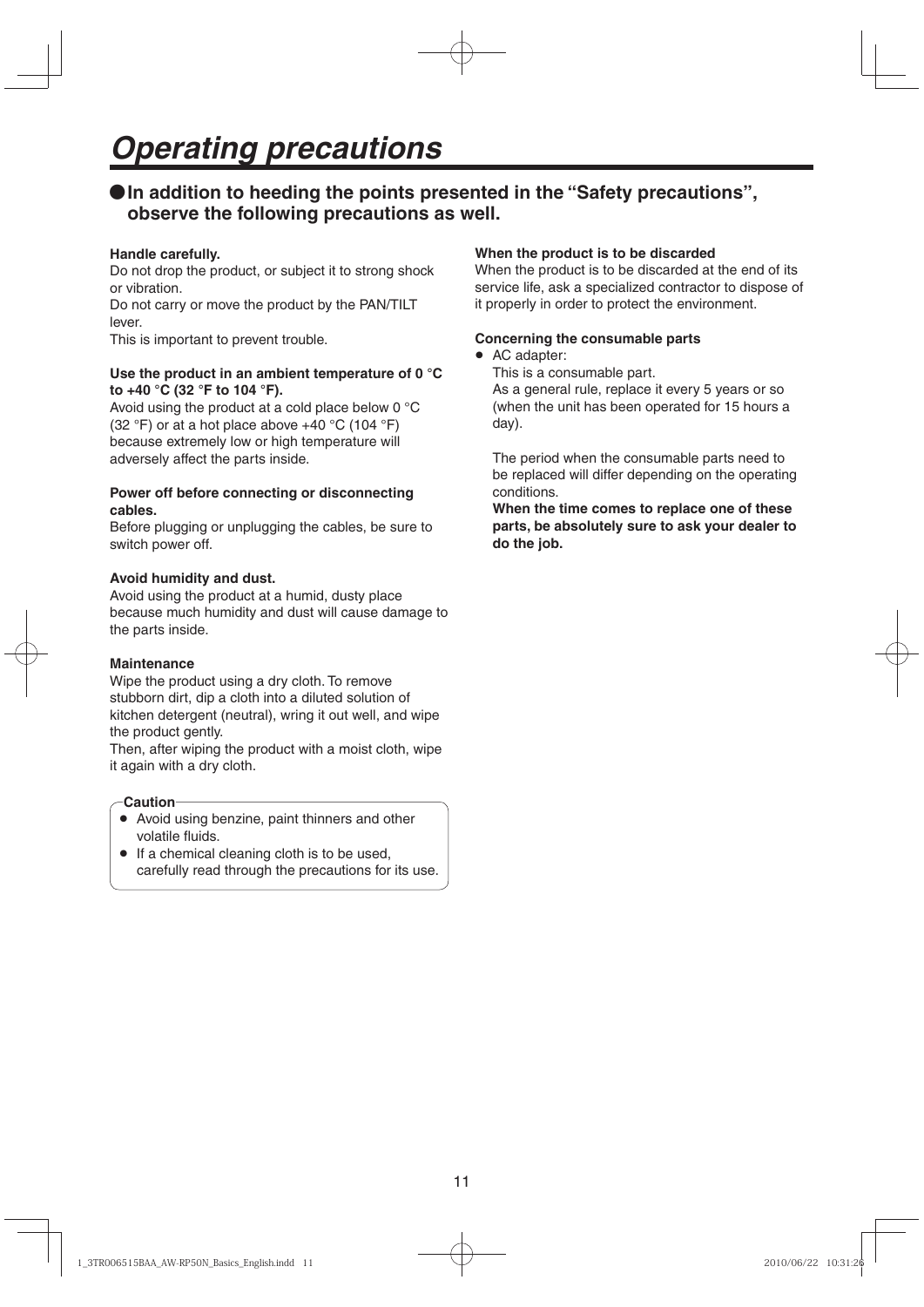# ■ Control panel



# **POWER indicator [POWER]**

This indicator lights when the POWER switch  $(\circled{2})$  on the rear panel is set to ON while power is supplied to the DC IN socket.

# **ALARM indicator [ALARM]**

This indicator lights when there is a problem with the power supply (voltage drop).

It also lights when an alarm (a cooling fan alarm or pan/tilt error) has been received from a remote camera.

 $\sqrt{R}$  Refer to "Checking the equipment alarm information" (<Operations and Settings> Operating Instructions).

When the alarm indicator has lighted, stop using the unit immediately, and be absolutely sure to contact your dealer.

Continuing to use the unit even after an alarm has occurred may cause the unit to malfunction. The alarm information can be output to an external device from the unit's TALLY/GPI connector ( $\circledA$ ).

# **LCD panel**

The current setting statuses are displayed on this panel.

# **F1 dial, F2 dial [F1, F2]**

These dials are turned to change the menu values, and they are pressed to enter the changes that have been made.

The F1 dial is used to operate the items displayed at the top of the LCD panel, and the F2 dial is used to operate the items displayed underneath. What appears on the on-screen displays of the remote cameras and how operations are performed differ depending on the camera type.

■ Refer to "Operating the menu items of the selected remote camera" (<Operations and Settings> Operating Instructions).

# **GCAMERA OSD button [CAMERA OSD]**

When the CAMERA OSD button is held down, its indicator lights, and the on-screen menu of the selected remote camera is displayed as the output image of the remote camera.

When the button is held down again while its indicator is lighted, the menu is cleared, and the indicator goes off.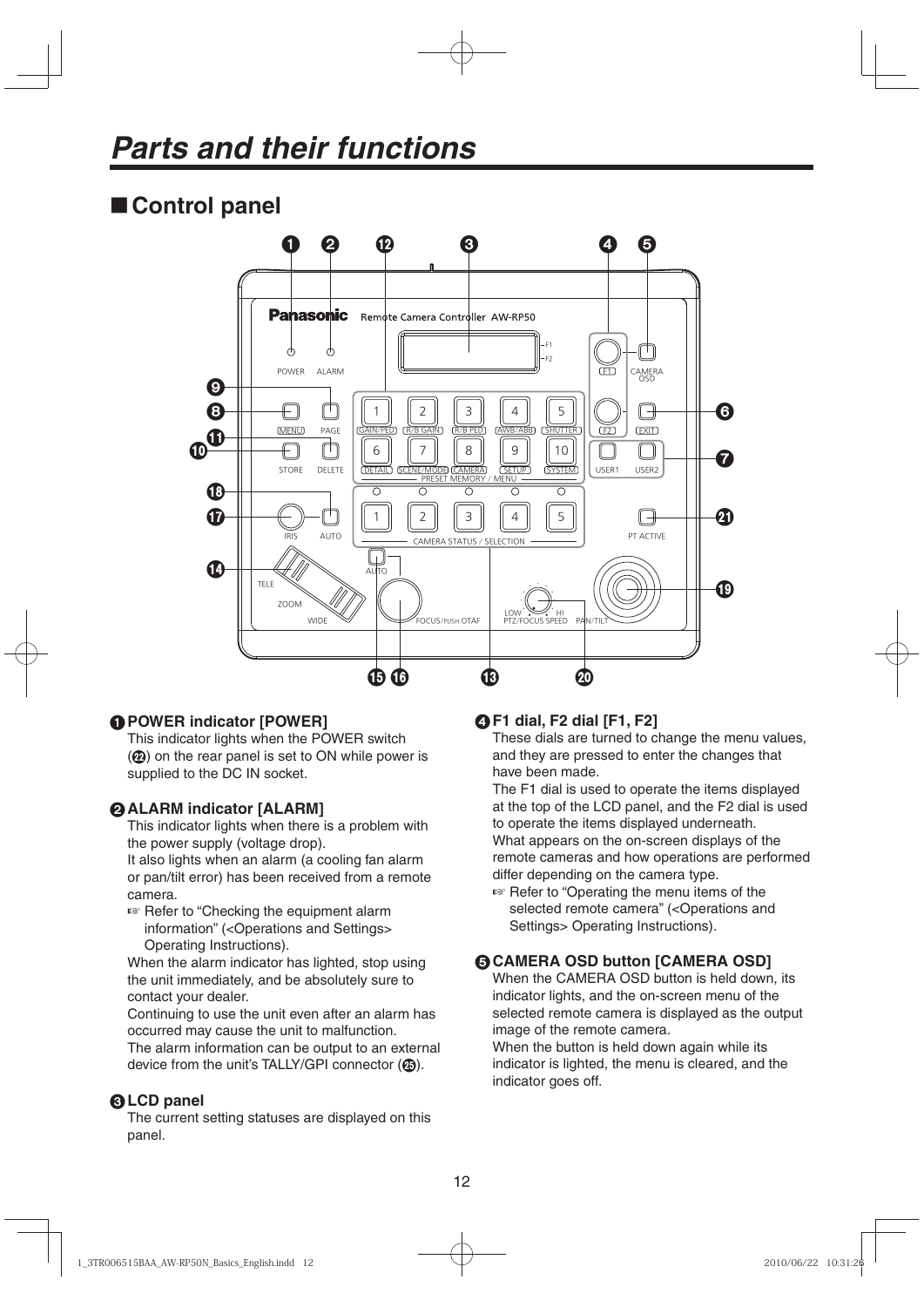# **EXIT button [EXIT]**

Press this during menu operations to return to the previous hierarchical level.

# **USER buttons [USER1, USER2]**

The functions of some of the setting items on the menus can be assigned to [USER1] and [USER2] to be recalled later.

■ Refer to "Setting the USER buttons" (<Operations and Settings> Operating Instructions).

## **MENU button [MENU]**

Press this to recall the menus using the PRESET  $MEMORY/MENU$  buttons  $(Q)$ .

When it is pressed again while its indicator is lighted, the menu is cleared, and the indicator goes off.

### **Button indicator ON:**

The menu operations take effect.

### **Button indicator OFF:**

The menu operations have no effect.

EFFREF Refer to "Basic operations for the menus".

# **PAGE button [PAGE]**

Press this to specify the preset memory of the remote camera.

When the button is pressed, its indicator lights, and the mode for selecting the page of the preset memory is established.

In this mode, press one of the PRESET MEMORY/ MENU buttons  $(\mathbf{p})$ , and specify the page number. Next, specify the number on the page using one of the PRESET MEMORY/MENU buttons.

Refer to "Setting and operating the preset memories" (<Operations and Settings> Operating Instructions).

# **STORE button [STORE]**

Press this to register the preset memory data of the currently selected remote camera.

When it is pressed again while its indicator is lighted, the menu is cleared, and the indicator goes off.

## **Button indicator ON:**

 The preset memory data registration mode is established.

## **Button indicator OFF:**

 The preset memory data registration mode is released.

■ Refer to "Setting and operating the preset memories" (<Operations and Settings> Operating Instructions).

## **DELETE button [DELETE]**

Press this to delete the preset memory data for the currently selected remote camera.

When it is pressed again while its indicator is lighted, the menu is cleared, and the indicator goes off.

#### **Button indicator ON:**

 The preset memory data deletion mode is established.

#### **Button indicator OFF:**

 The preset memory data deletion mode is released.

■ Refer to "Setting and operating the preset memories" (<Operations and Settings> Operating Instructions).

## **PRESET MEMORY/MENU buttons [PRESET MEMORY/MENU]**

Use these buttons to recall the preset memory data and recall menus.

### **CAMERA STATUS/SELECTION buttons [CAMERA STATUS/SELECTION]**

Use these buttons to select up to five remote cameras.

#### **Button indicator ON:**

 The corresponding remote camera is selected.  **Button indicator OFF:** 

 The selection of the corresponding remote camera is released.

Using the menu, up to 100 remote cameras can be divided into 1 to 20 groups, and then registered and controlled. The statuses of the remote cameras assigned to buttons 1 to 5 can be identified using the indicators positioned above the buttons.

**Refer to "Selecting the remote cameras to be** operated".

# **ZOOM button [ZOOM]**

Use this to adjust the lens zoom.

 **When the TELE end is pressed:** Telephoto setting

 **When the WIDE end is pressed:** Wide-angle setting

The zooming speed changes depending on the extent to which the button is pressed.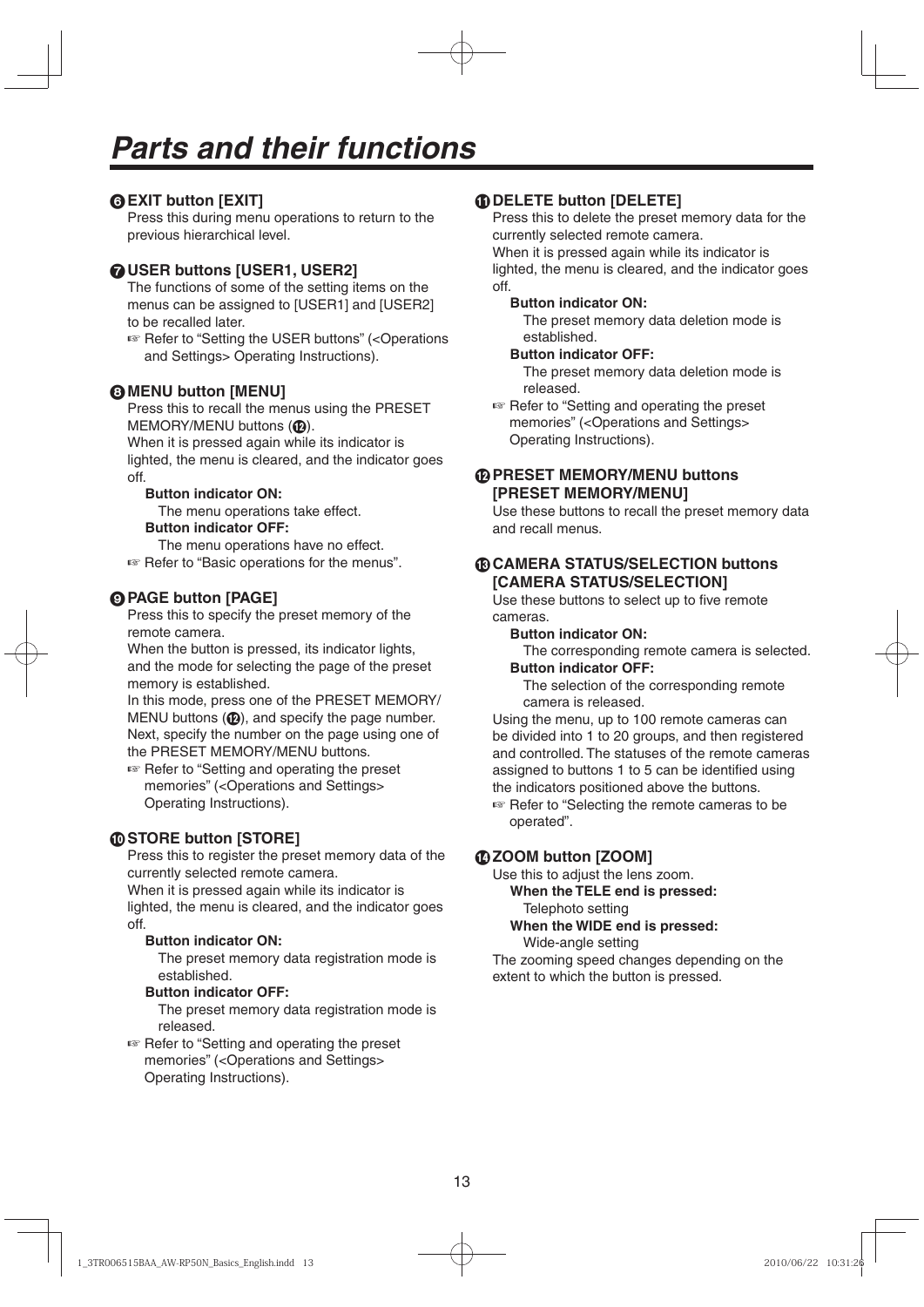# **Auto focus button [AUTO]**

Press this to control the focus automatically.

 **Button indicator ON:** 

Auto focusing

 **Button indicator OFF:** 

Manual focusing

During auto focusing, operating the FOCUS/PUSH  $\overline{O}$ TAF dial ( $\circled{a}$ ) will have no effect.

• This function works when an auto focus function is provided in the remote cameras. If the auto focus function is not provided, operate the focus manually (in which case the button indicator will be OFF).

## **FOCUS/PUSH OTAF dial [FOCUS/PUSH OTAF]**

Use this to control the focus manually.  **When it is turned clockwise:**

The focusing moves to the far end.

 **When it is turned counterclockwise:** 

The focusing moves to the near end.

When the dial is pressed, auto focusing is initiated temporarily, and the subject being shot is brought into focus. (OTAF)

During auto focusing (while the indicator of the auto focus button  $(\mathbf{G})$  is lighted), operating this dial will have no effect.

**OTAF:** one-touch auto focus

# **IRIS dial [IRIS]**

Use this dial to control the lens iris manually.  **When it is turned clockwise:**

The lens iris opens more and more.

 **When it is turned counterclockwise:** 

# The lens iris closes more and more.

## **When it is held down:**

The lens iris closes.

During auto iris (while the indicator of the auto iris button  $(\bigcirc$  is lighted), operating this dial will have no effect.

# **Auto iris button [AUTO]**

Press this to control the lens iris automatically.

 **Button indicator ON:** 

Auto iris

#### **Button indicator OFF:**

Manual iris

During auto iris, operating the iris dial  $(\mathbf{\textcircled{\textcirc}})$  will have no effect.

## **PAN/TILT lever [PAN/TILT]**

Use this lever to control the direction of the remote cameras.

# **When it is leaned toward the left or right:**

 The cameras move to the left or right.  **When it is leaned toward you or away from you:** 

 The cameras move up or down. The movement speed differs depending on the angle to which the lever is moved.

## **PTZ/FOCUS SPEED dial [PTZ/FOCUS SPEED]**

Use this dial to adjust the speed at which the operations (pan, tilt, zoom, focus) of the remote cameras are controlled.

 **When it is turned clockwise:** 

 Operation at a higher speed  **When it is turned counterclockwise:** 

Operation at a lower speed

# **@ PT ACTIVE button [PT ACTIVE]**

Press this to switch between enabling and disabling the PAN/TILT lever operations.

### **Button indicator ON:**

The PAN/TILT lever operations take effect.

#### **Button indicator OFF:**

The PAN/TILT lever operations have no effect.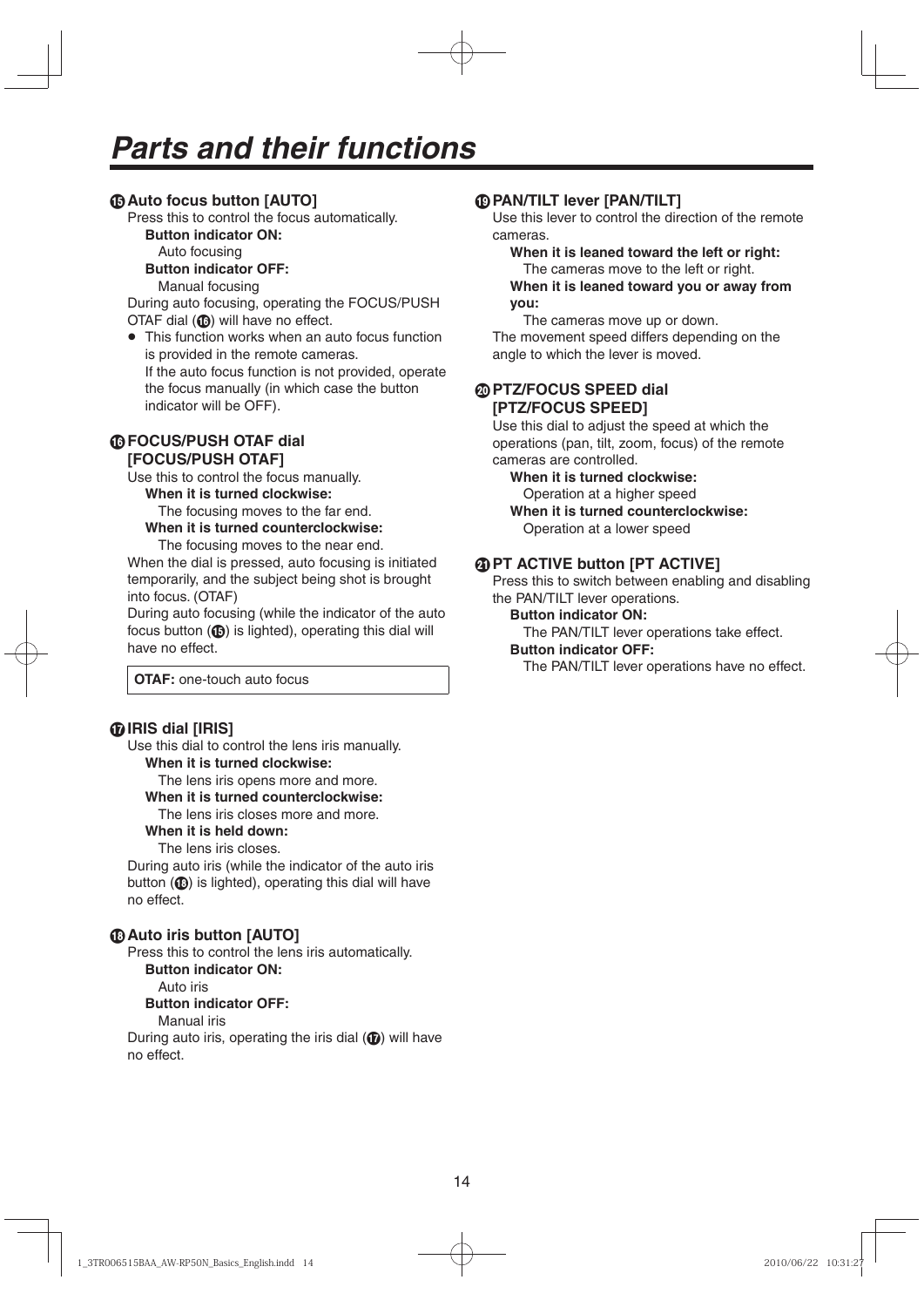# **Rear panel**



# **POWER switch [POWER]**

When the POWER switch is set to the ON position, the POWER indicator  $\left( \bigodot \right)$  lights, and the unit can be operated.

# **TO PAN/TILT HEAD 1 to 5 connectors [TO PAN/TILT HEAD 1 to 5] (RJ-45)**

Connect the remote cameras to these connectors using straight cables (category 5 or above).

# **LAN connector [LAN] (RJ-45) (10BASE-T/100BASE-TX)**

Connect the remote camera, switcher or host computer that supports IP connections to this connector using a LAN cable. When directly connecting a device to the unit, use a crossover cable (category 5 or above). When making the connection through a hub (switching hub) or other device, use a straight cable (category 5 or above).

# **TALLY/GPI input/output connector [TALLY/GPI]**

## **(D-sub 15-pin, female, inch thread)**

**Refer to "Control interface for external devices"** (<Operations and Settings> Operating Instructions).

## **@DC IN socket [12V = IN] (DC 12 V)**

The AC adapter provided with the unit is connected to this socket.

# **Ground terminal [SIGNAL GND]**

Connect this to the system's ground.

## **SERVICE switch [SV/NM]**

This switch is used for maintenance purposes. Normally, it is set at the "NM" position.

# **Wire fastening fitting**

An anti-theft wire available on the market can be fastened to this fitting to prevent theft.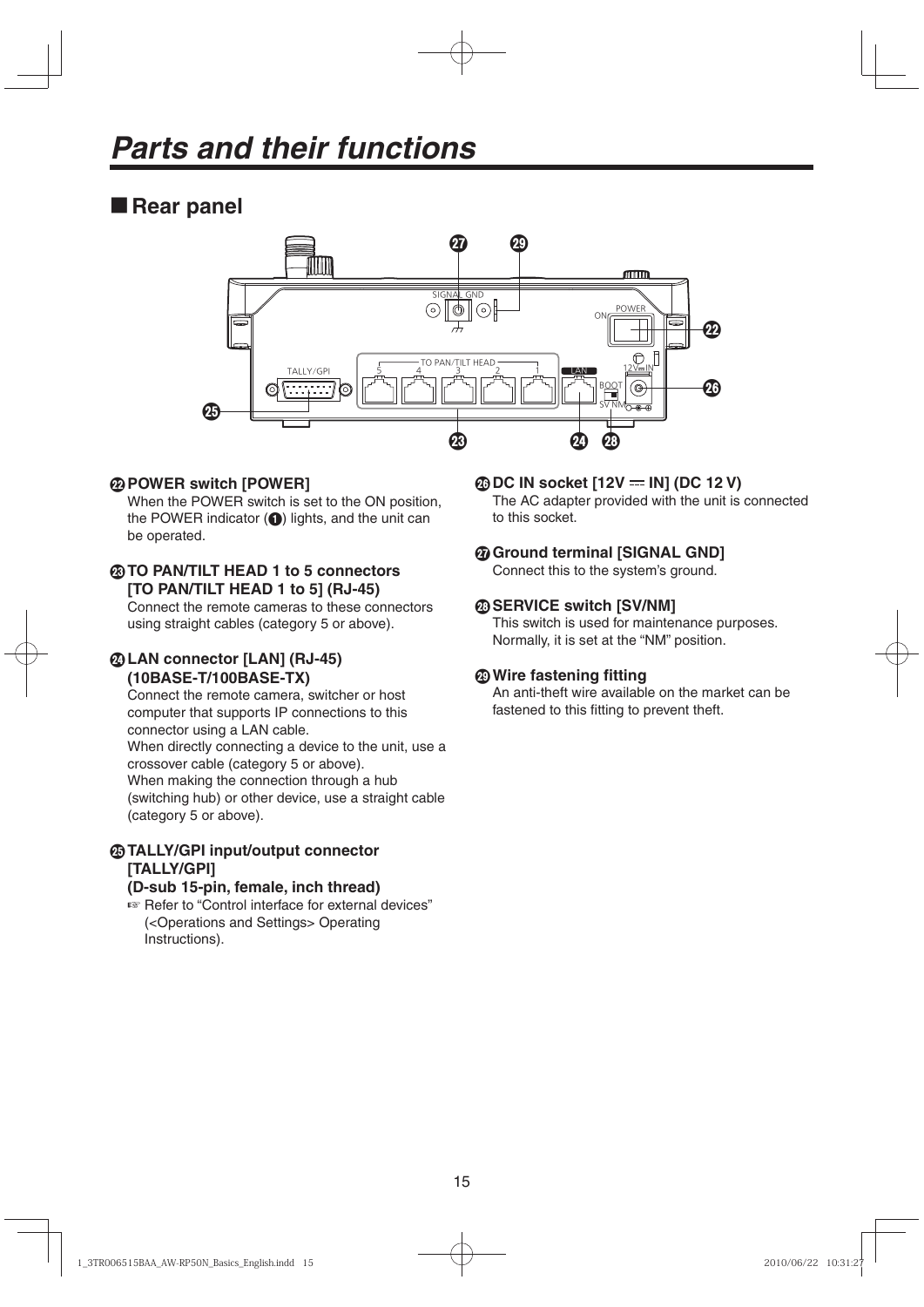# 1 **Turn on the unit's power.**

Set the POWER switch to the ON position. Power is now supplied to the unit, and the POWER indicator lights.

 $\bullet$  However, when [CAMERA]  $\rightarrow$  [POWER]  $\rightarrow$ AUTO ON item have been selected and "On" is selected as the AUTO ON item setting, poweron is automatically instructed for the remote cameras controlled by the  $[SYSTEM] \rightarrow$ CAM IP ADR item.

# 2 **Select the remote cameras.**

Select the remote cameras to be controlled using the CAMERA STATUS/SELECTION buttons.

# 3 **Adjust the direction in which the remote cameras are to be pointed.**

Use the PAN/TILT lever to adjust the direction in which the remote cameras are to be pointed.

# 4 **Adjust the zoom.**

Use the ZOOM button to adjust the lens zoom. When the TELE side is pressed, the zoom is set to the telephoto mode; when the WIDE side is pressed, it is set to the wide-angle mode.

# 5 **Adjust the lens iris.**

Use the IRIS dial to adjust the lens iris.

• While the lens iris is being adjusted, a level meter is displayed on the LCD panel. (What is displayed by the level meter is an approximate value.)

IRIS **IRIS --**¼**---+------**

## **Note**

When performing adjustments for one remote camera from a multiple number of AW-RP50 remote camera controllers, the level meter may not show the correct displays.

# 6 **Adjust the focus.**

| Turn the FOCUS/PUSH OTAF dial, and adjust the |  |
|-----------------------------------------------|--|
| lens focus.                                   |  |

When the dial is pressed during manual focusing, the auto focus mode is established temporarily, and the subject is brought into focus automatically.

• The OTAF (one-touch auto focus) takes effect for remote cameras which are equipped with the OTAF function.

# 7 **Turn off the unit's power.**

Set the POWER switch to the OFF position. The unit's power is turned off, and the POWER indicator goes off.

 Even when the unit's power is turned off, the power of the connected remote cameras does not go off.



For detailed operations, refer to the Operating Instructions — < Operations and Settings>.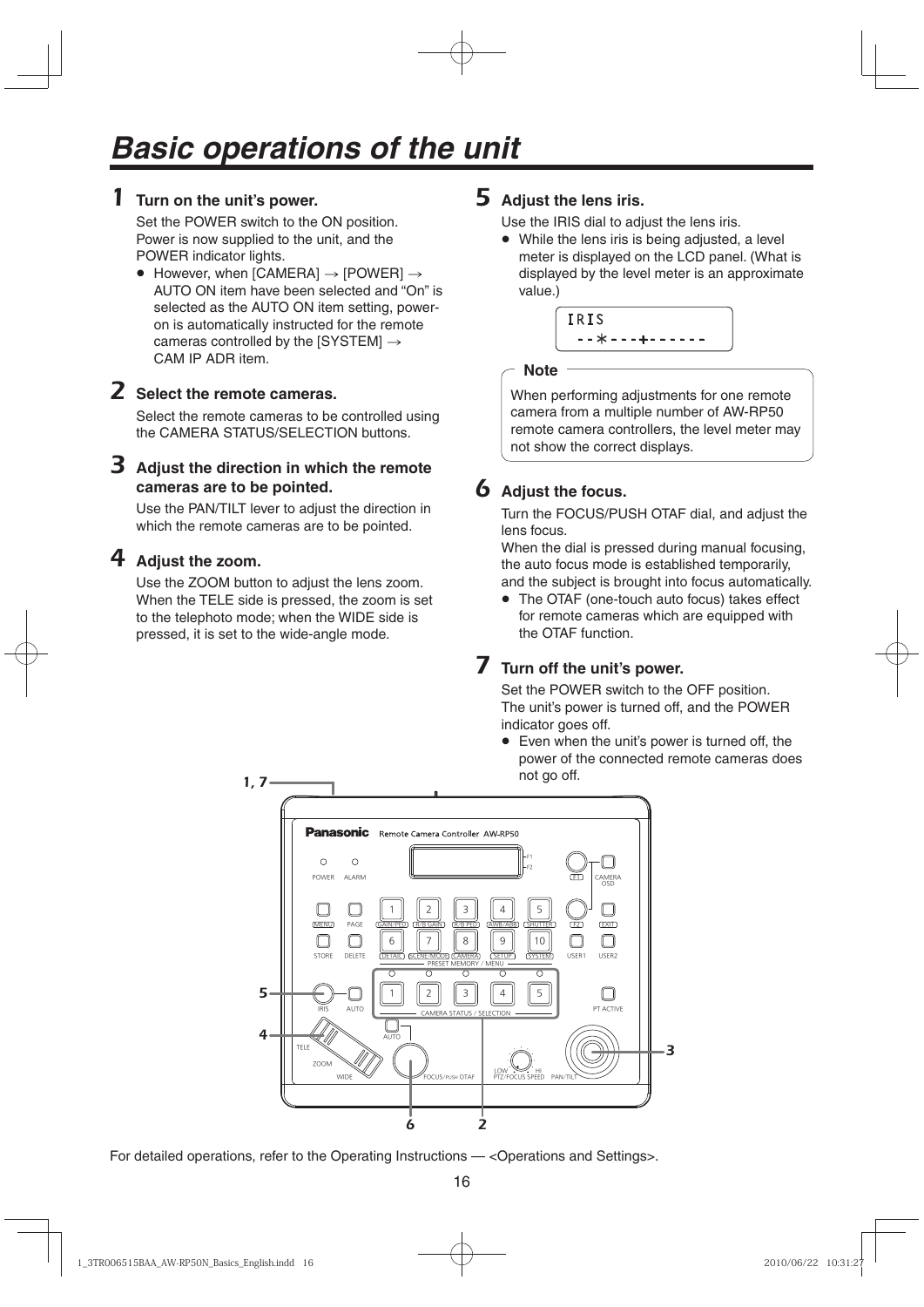# 1 **Set the MENU button to ON.**

Press the MENU button and light its indicator.

# 2 **Select the target menu.**

Press the corresponding PRESET MEMORY/ MENU button, and light its indicator. For details on the menus assigned to these buttons, refer to "Table of menu items" (<Operations and Settings> Operating Instructions).

The selected menu is displayed on the LCD panel.

# 3 **Change the settings using the F1 dial and F2 dial.**

Use the F1 dial and F2 dial to select the menus and change the settings.

Use the F1 dial for operations involving the items displayed on the top line of the LCD panel.

Use the F2 dial for operations involving the items displayed on the bottom line of the LCD panel.

- Press the EXIT button to return the menu to its previous hierarchical level.
- When the down arrow " $\downarrow$ " is displayed for a setting item, it means that the value shown will be entered and the setting reflected when the F1 dial or F2 dial is pressed.



• When the down arrow " $\downarrow$ " is not displayed for a setting item, it means that the value shown will be entered and the setting reflected when the F1 dial or F2 dial is turned.

| RGAIN<br><b>BGAIN</b> | $\longleftarrow$ F1 dial<br>- F2 dial |
|-----------------------|---------------------------------------|
|                       |                                       |



For detailed operations, refer to the Operating Instructions — <Operations and Settings>.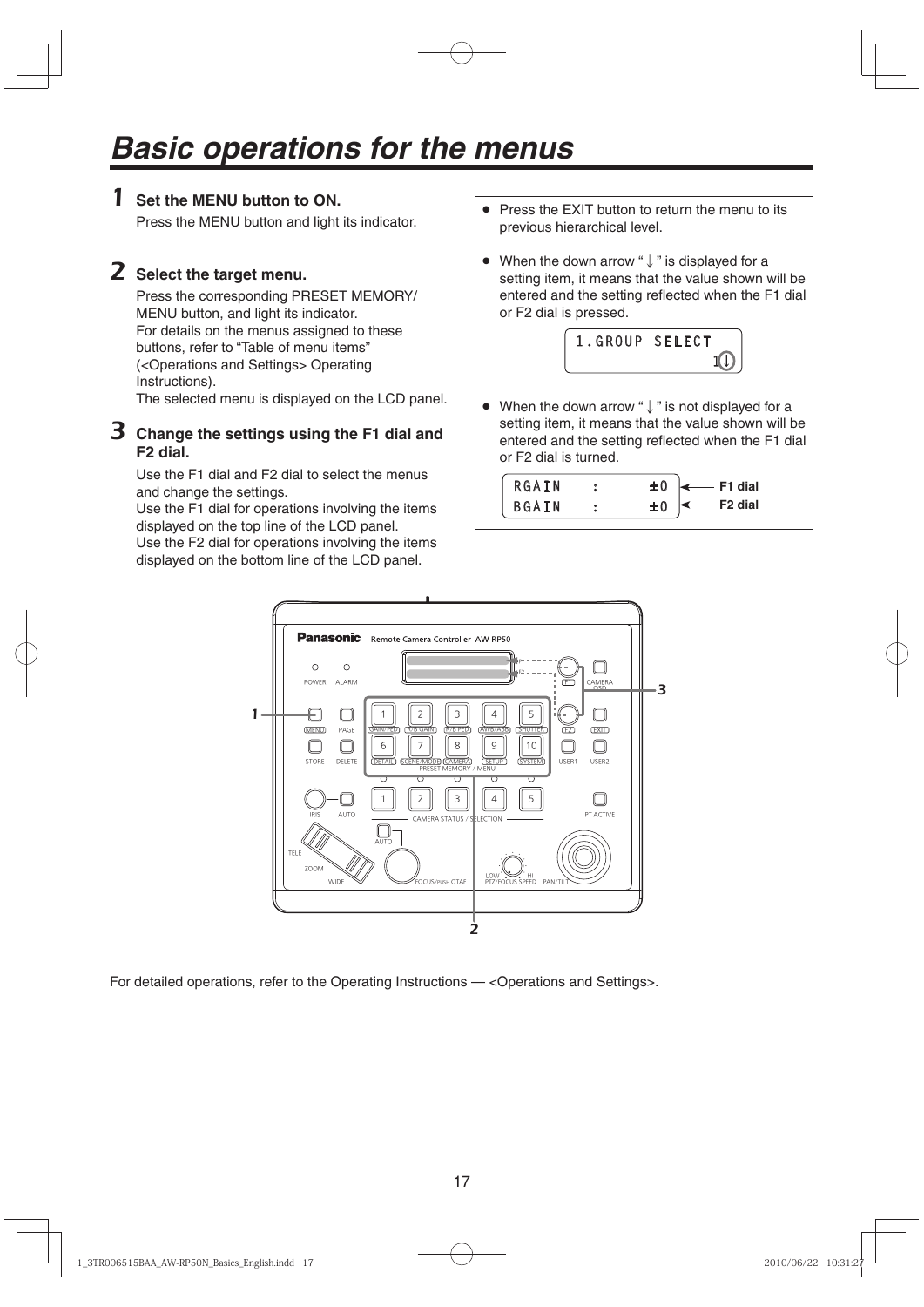# *Network settings*

This section describes how the unit's network are set.

## **Note**

Correct operation is not possible if the same IP address already exists in the same network. Set the IP addresses in such a way that they do not duplicate any existing IP addresses.

# ■ Setting the unit

The unit's settings are established using the [SYSTEM] menu.

Set the IP address, subnet mask and default gateway. First, the basic menu operations will be described.

# 1 **Set the MENU button to ON.**

Press the MENU button, and light its indicator.

# 2 **Set the PRESET MEMORY/MENU 10 button (SYSTEM) to ON.**

When the button is pressed and its indicator is lighted, the [SYSTEM] menu is displayed on the LCD panel.

> *FITCAMERA CTL* **[1]CAMERA CTL**

# 3 **Turn the F1 dial, and display the [NETWORK] menu.**



4 **Press the F1 dial.**

| 1.IP ADDRESS    |  |
|-----------------|--|
| 1921168.000.009 |  |
|                 |  |

5 **Turn the F1 dial, and display the target setting item.**



6 **Turn the F2 dial, and select the setting.**

| 2.SUBNETMASK    | ◆ |
|-----------------|---|
| 255 255.255.000 |   |
|                 |   |

7 **Press the F2 dial, and change the setting.**

| 2.SUBNETMASK    | ♠ |
|-----------------|---|
| 255.2551255.000 |   |
|                 |   |

Input all the settings except for the MAC address in four blocks of numerals. When input advances to the last block and the F2 dial is pressed, the IP address is entered.



• The MAC address is merely displayed — it cannot be changed.

**Note**

In order for the settings to take effect, the unit must be restarted.

Turn off the unit's power, and then turn it back on again.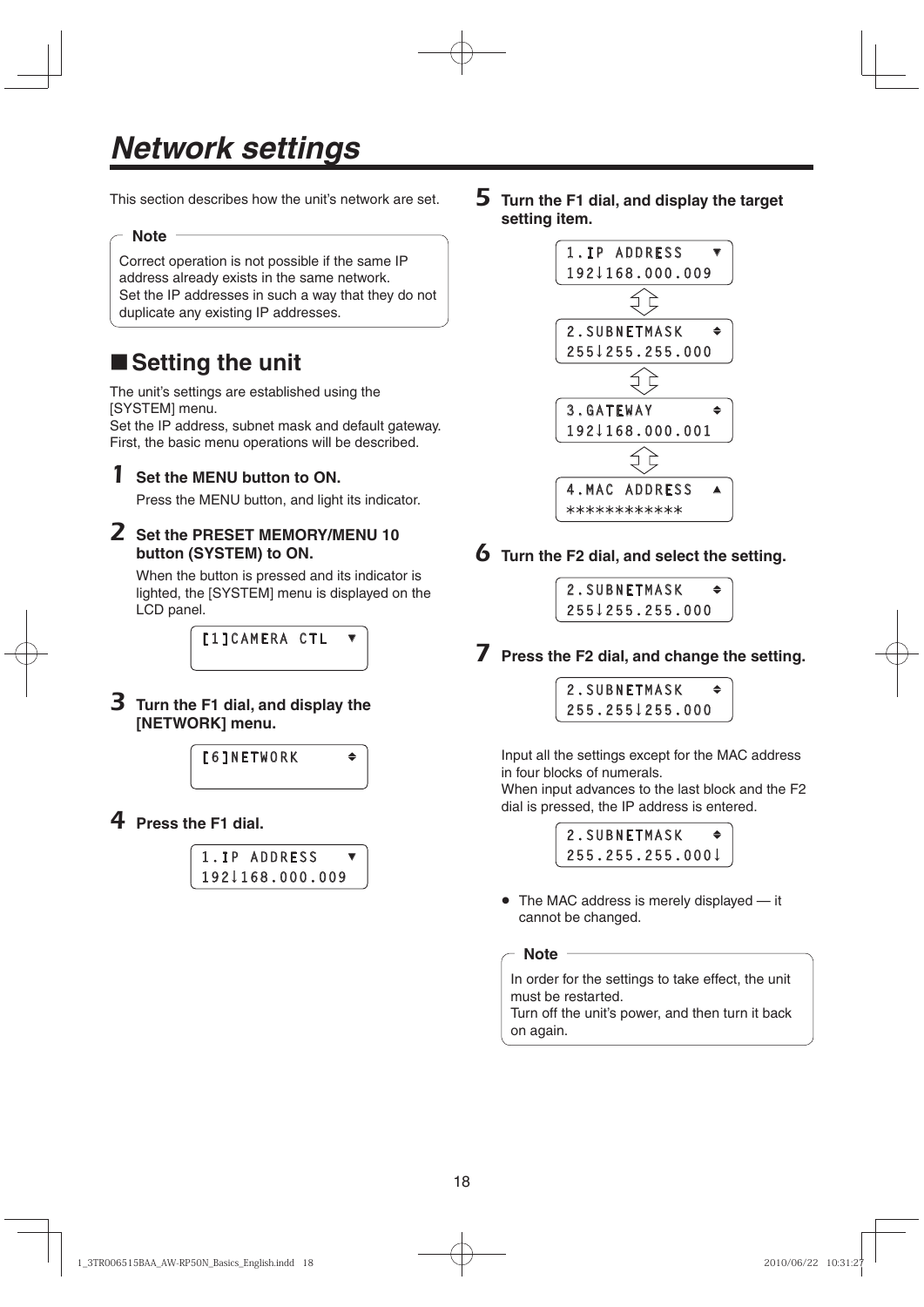## **Setting the IP address**

On the [SYSTEM] menu, select the [NETWORK] menu, and display [IP ADDRESS]. Then operate the F2 dial to set the IP address. Select a setting which will not duplicate the IP setting of another device.



If the same IP address is used more than once, the "IP Duplicate!" message is displayed on the LCD panel.

> 1.IP ADDRESS **1P Duplicate! IP Duplicate!**

If the IP address is incorrect, the following message is displayed on the LCD panel.

#### Unavailable **Unavailable network setting**

#### **Notes**

- In order for the setting to take effect, the unit must be restarted. Turn off the unit's power, and then turn it back on again.
- Consult the network administrator before setting the IP address.

### **Setting the subnet mask**

On the [SYSTEM] menu, select the [NETWORK] menu, and display [SUBNETMASK].

Then operate the F2 dial to set the subnet mask.

|  |  |  |  | 2.SUBNETMASK |  |                 | ٠ |
|--|--|--|--|--------------|--|-----------------|---|
|  |  |  |  |              |  | 255↓255.255.000 |   |
|  |  |  |  |              |  |                 |   |

If the subnet mask is incorrect, the following message is displayed on the LCD panel.



**Note**

In order for the setting to take effect, the unit must be restarted.

Turn off the unit's power, and then turn it back on again.

#### **Setting the default gateway**

On the [SYSTEM] menu, select the [NETWORK] menu, and display [GATEWAY]. Then operate the F2 dial to set the gateway.



If the default gateway is incorrect, the following message is displayed on the LCD panel.

> **Unavailable network setting**

#### **Note**

In order for the setting to take effect, the unit must be restarted.

Turn off the unit's power, and then turn it back on again.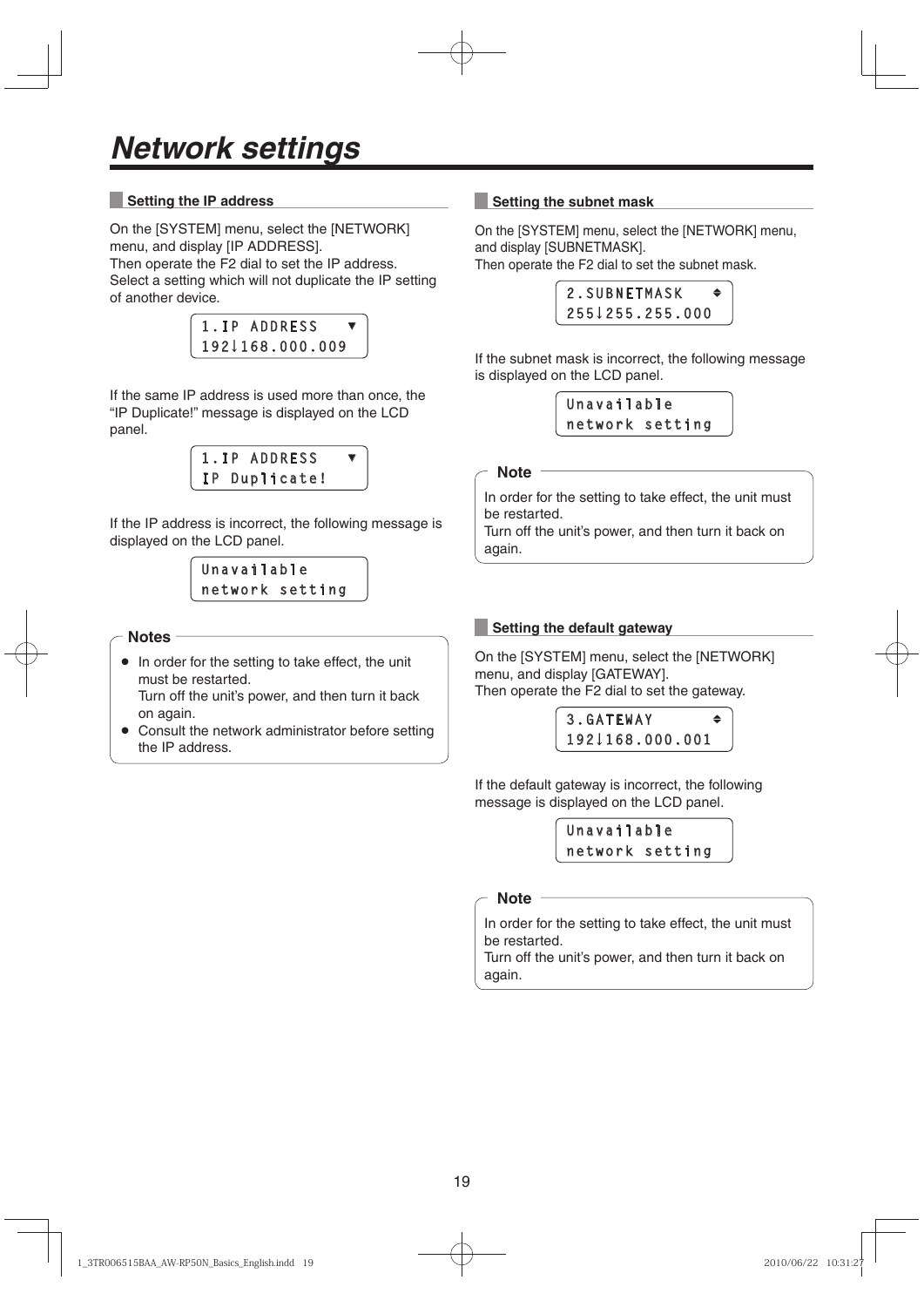## **Setting the port number**

Set the port number for the remote camera. On the [SYSTEM] menu, select [CAM PORT] and display [PORT:CAM1] to [PORT:CAM100], and then operate the F2 dial to set the port number.

| 1. PORT: CAM1 |      |
|---------------|------|
|               | 80 J |

# **Setting the MAC address**

On the [SYSTEM] menu, select the [NETWORK] menu, and display [MAC ADDRESS].

**4.MAC ADDRESS ▲**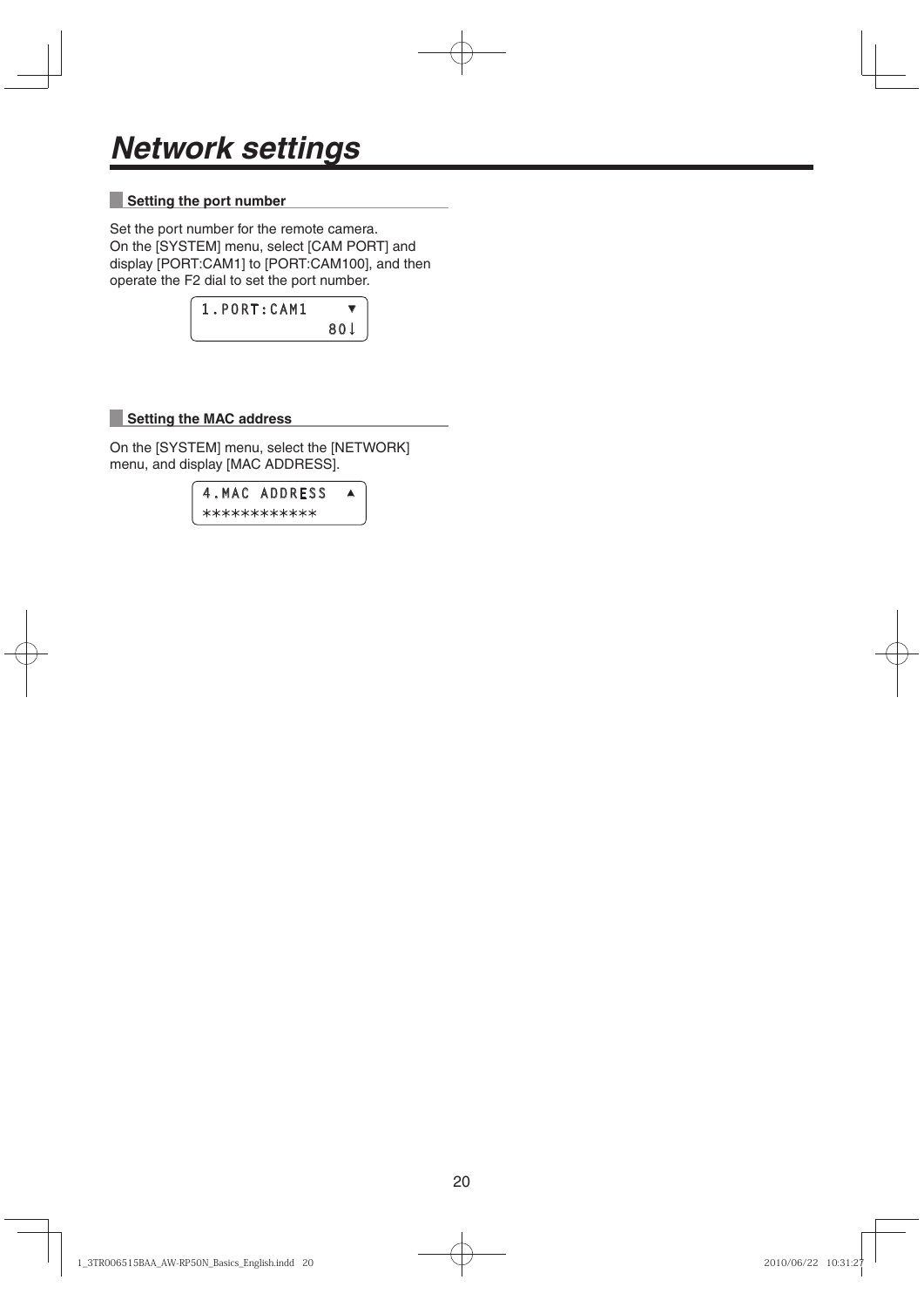# **Example of IP connections**

# **Connections with the AW-HE50 and AW-HS50**



# **Connecting a multiple number of the units with the AW-HE50 units**



**:** Use straight cables (category 5 or above) for these connections.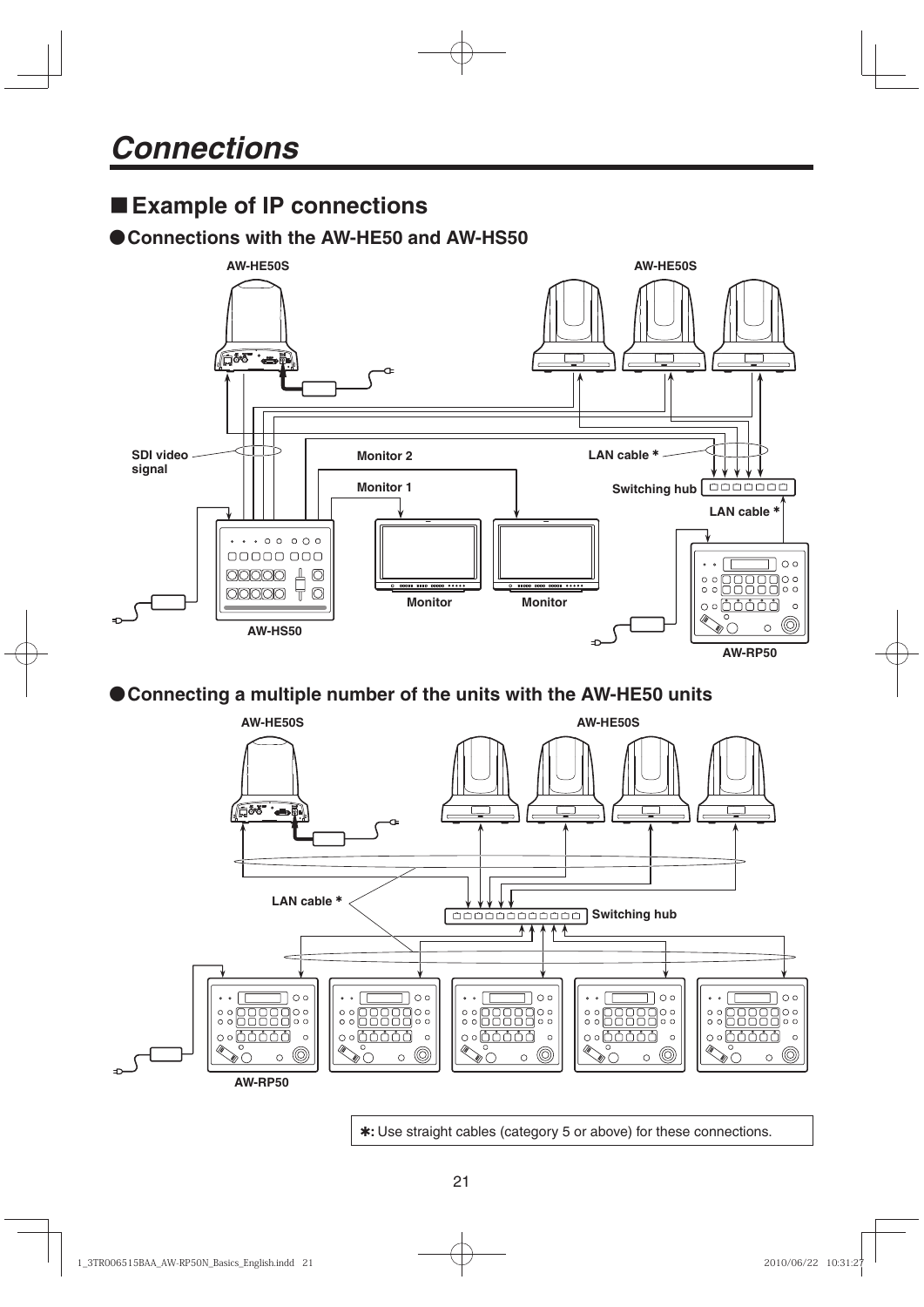# **Example of serial connections**

# **Connection with the AW-HE50**



# **Connection with the AW-HE100**

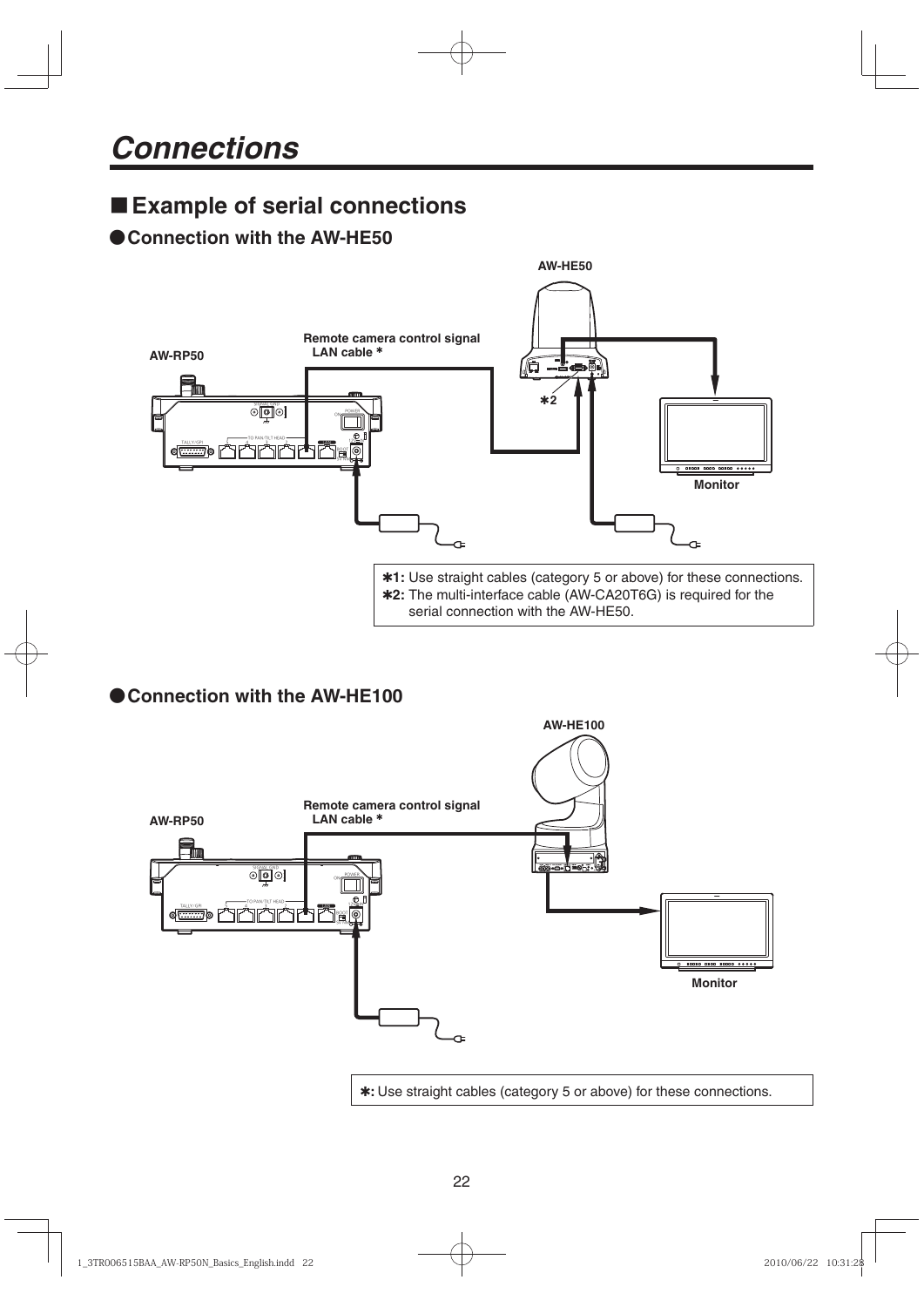# **Connections with the AW-PH400 and camera**

Camera model:

AW-HE870, AW-E860, AW-E750, AW-E650, AW-E350, AK-HC1500 or AK-HC1800



# **Connections with the AW-PH405 and camera**

Camera model: AW-HE870, AW-E860, AW-E750, AW-E650, AW-E350, AK-HC1500 or AK-HC1800



**:** Use straight cables (category 5 or above) for these connections.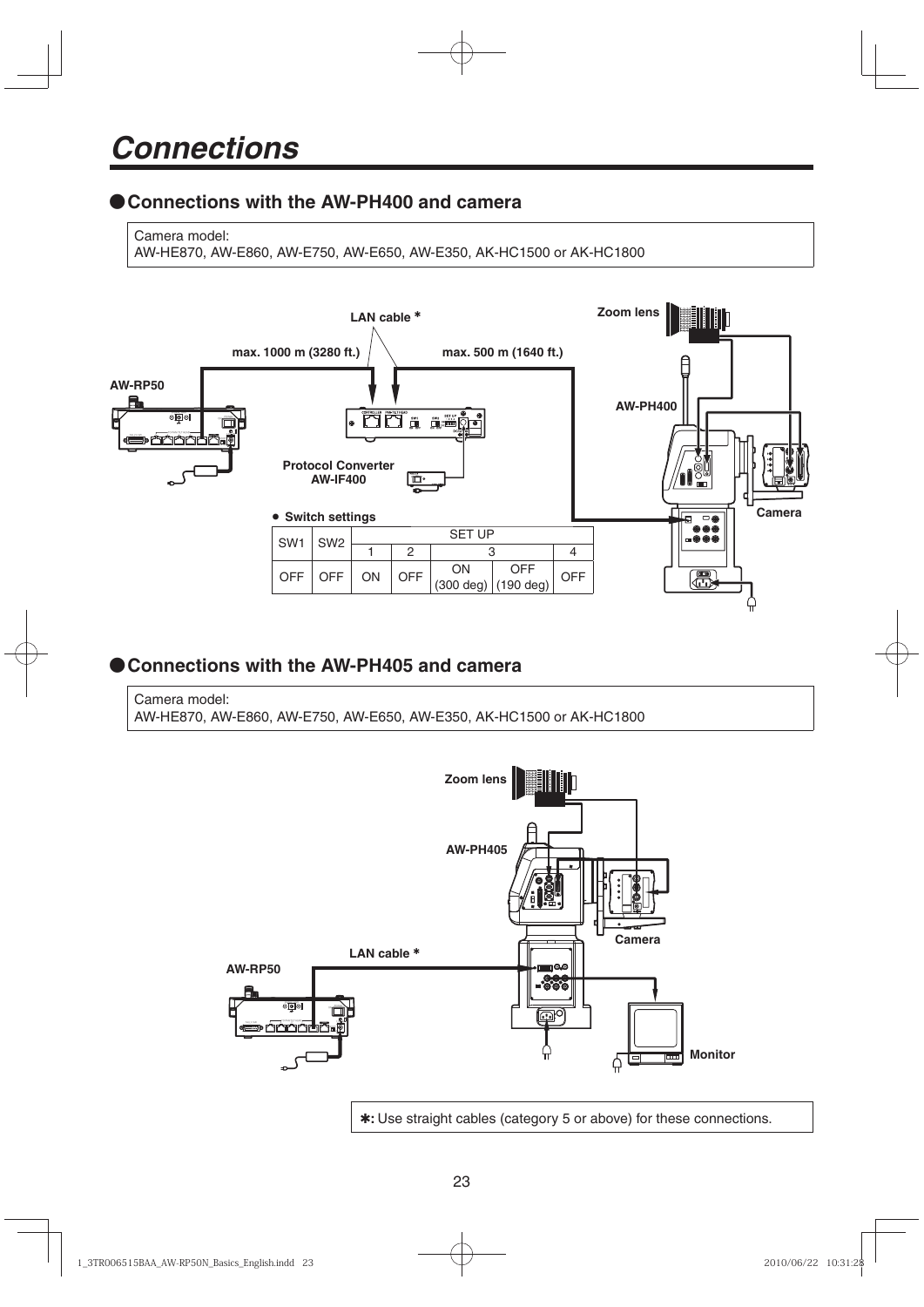# **Connection with the AW-PH650**



**:** Use straight cables (category 5 or above) for these connections.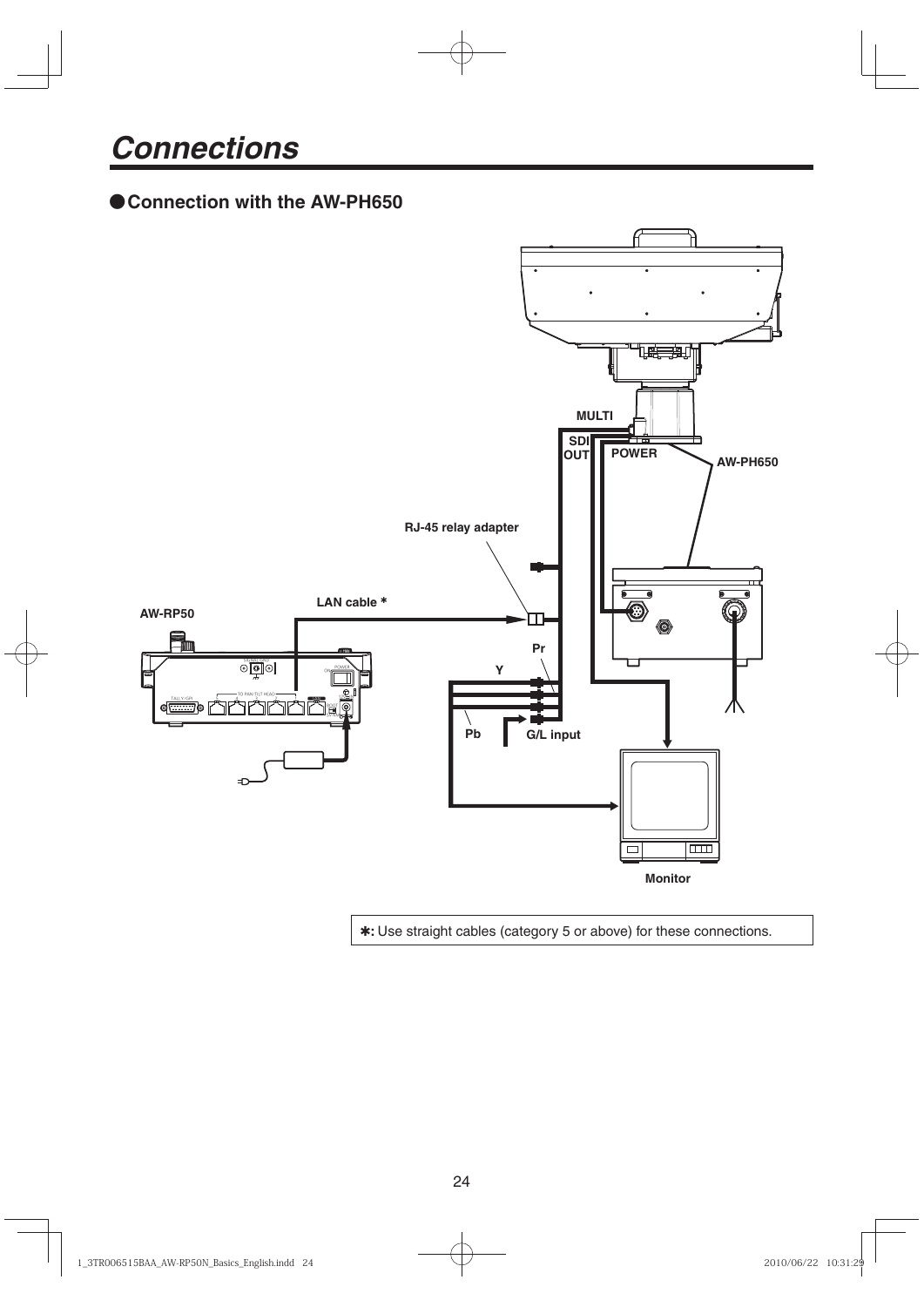There are two procedures for the connection settings, and these are described in "Settings for connection with the remote cameras" and "Settings for connection with the switcher".

There are two series of steps to be taken for "Settings for connection with the remote cameras".

- Setting method using the unit (Refer to the following items.)
	- "Settings for connection with the remote cameras"
	- "Setting the IP addresses automatically (auto IP setting)"
	- **EXEC** "Changing the IP addresses of the camera numbers controlled by the unit"
	- **EXEC** "Changing the camera numbers"
- Setting method using the "Setup Software" ■ Refer to "Setup Software" (<Operations and Settings> Operating Instructions).
	- The "Setup Software" is provided on the supplied CD-ROM.

The "Settings for connection with the switcher" are established using the unit.

- **Refer to "Setting linkup with the switcher"** 
	- (<Operations and Settings> Operating Instructions).

If the same information on the settings for the connections with the remote cameras is shared among a multiple number (up to 5 units) of AW-RP50 remote camera controllers which are connected on the same network, the operations are performed using the "Setup Software" provided on the supplied CD-ROM. ■ Refer to "Saving and loading data" in the "Setup

Software" section of the (<Operations and Settings> Operating Instructions).

# ■ Settings for connection with **the remote cameras**

Either serial connection "Serial" or IP connection "Network" can be selected for the connections between the unit and the remote cameras for camera numbers CAM1 to CAM100.

On the [SYSTEM] menu, select [CAMERA CTL], and display [CAM1] to [CAM100].

Then select the setting for the camera numbers. **Serial:** Serial connection

**Network:** IP connection

**NoAsign:** No setting assigned (initial setting)

# **Serial connection**

Select "Serial" as the setting for the target camera number.

| 1.CAM1 |         |
|--------|---------|
|        | Seriall |
|        |         |

Camera numbers CAM1 to CAM5 correspond to the TO PAN/TILT HEAD connectors [1] to [5] on the unit's rear panel.

 Serial connection "Serial" cannot be selected for camera numbers CAM6 to CAM100.

# **IP connection**

Select "Network" as the setting for the target camera number.



On the [SYSTEM] menu, select [CAM IP ADR], and display [IP:CAM1] to [IP:CAM100]. Then use the IP addresses corresponding to the camera numbers for the connection.

**Note**

When performing the steps described in "Auto IP setting", set "NoAsign" for the target camera number.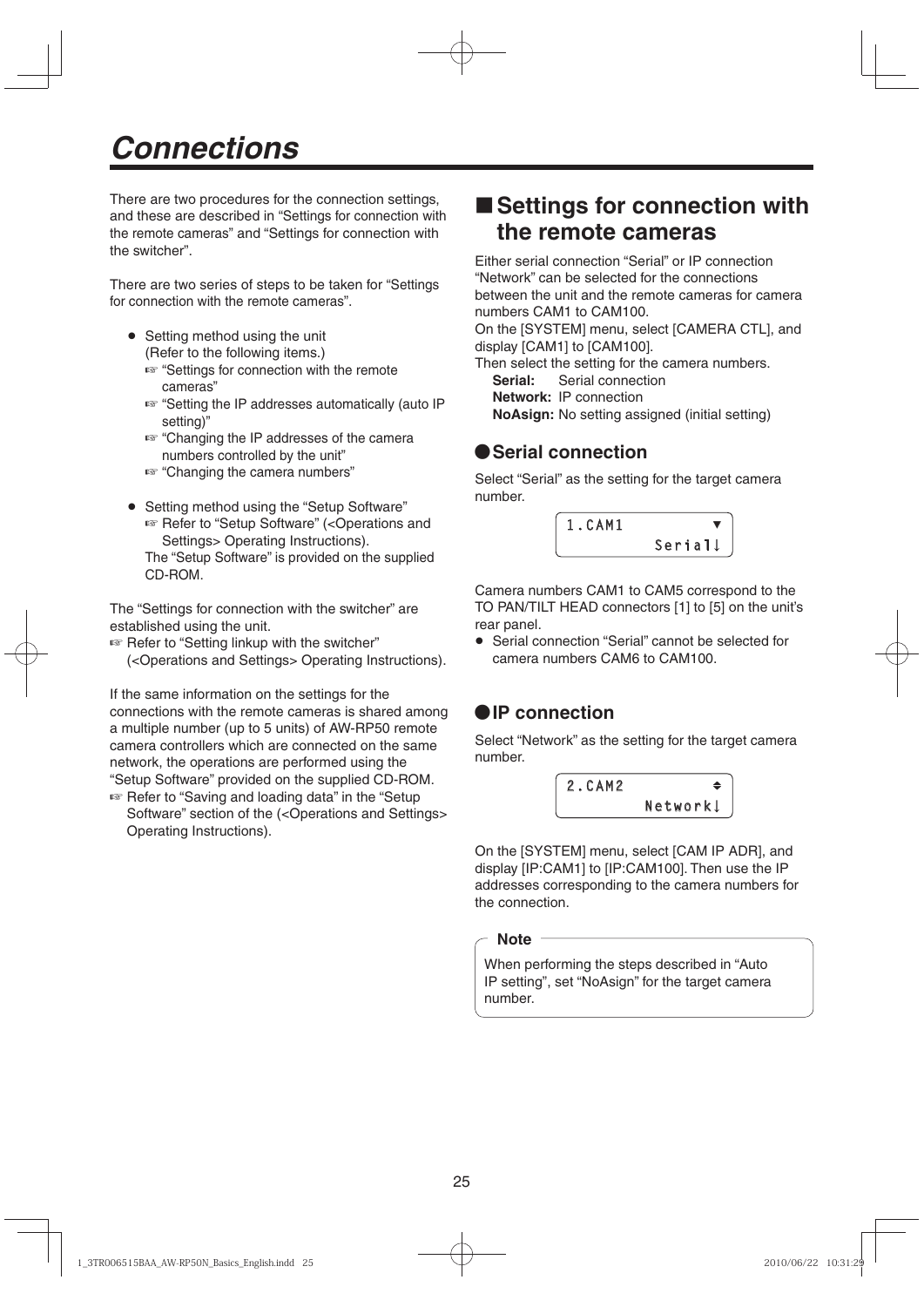# ■ Setting the IP addresses **automatically (auto IP setting)**

When "Auto IP setting" is initiated, the IP addresses are set automatically for the remote cameras and the switcher which are connected within the same subnet. The IP addresses can be set for up to 100 remote cameras and one switcher.

### **[Remote camera settings]**

The unit sets the IP addresses for the remote cameras that have been detected by associating them with **camera numbers whose connection setting is set to "NoAsign"**.

### **Connection settings:**

 On the [SYSTEM] menu, select [CAMERA CTL], and then display items [CAM1] to [CAM100].

#### **Setting or changing IP addresses:**

 On the [SYSTEM] menu, select [CAM IP ADR], and then display items [CAM1] to [CAM100].

#### **Example:**

- $(1)$  Remote cameras A, B, and C are detected.
- In [CAMERA CTL], items [CAM1] to [CAM3] are all set to "NoAsign".
- In [CAM IP ADR], the IP addresses of items [CAM1] to [CAM3] range from 192.168.000.010 to 192.168.000.012.

In the above example, the IP addresses for the remote cameras are set as follows:

Remote camera A: 192.168.000.010 Remote camera B: 192.168.000.011 Remote camera C: 192.168.000.012

- Subnet mask, default gateway, and port number settings are the same as those for the unit.
- The connection setting for camera numbers that have been set once with "Auto IP setting" becomes "Network".

These camera numbers will be excluded as targets of "Auto IP setting" the next time that "Auto IP setting" is performed.

However, if the IP address for a camera number that has been set with "Auto IP setting" is changed, or if a camera number's connection setting is changed to "NoAsign" or "Serial", the corresponding camera numbers will be targeted in the next "Auto IP setting" operation.

● If the IP address for a detected remote camera matches the IP address set for a camera number (a camera number with a connection setting other than "Serial"), the IP address setting for the remote camera will be used as is. If the IP address for a remote camera is set once and then changed so that it differs from the IP address set for the camera number, the remote camera IP address is set again to the camera number IP address.

#### **[Switcher settings]**

The IP address set in the [IP:SW] item from [SW IP ADR] on the [SYSTEM] menu will be set for the switcher.

#### **Notes**

- Duplication in the IP addresses may arise when a device other than a remote camera or switcher has been connected within the same subnet. Connect only devices which are covered by the "Auto IP setting" within the same subnet.
- If a remote camera with the same IP address as the unit's exists, the IP address of the remote camera concerned cannot be set by following the steps in "Auto IP setting".
- When a multiple number of AW-RP50 remote camera controllers have been connected in the same subnet, do not perform the steps described in "Auto IP setting" using each controller at the same time.
- When the steps described in "Auto IP setting" have been performed by operating the unit, do not use the "Setup Software" (provided with the unit) in the host computer end at the same time. Similarly, do not use the "Easy IP Setup Software" provided with the AW-HE50 at the same time. Otherwise, the settings may not be established correctly.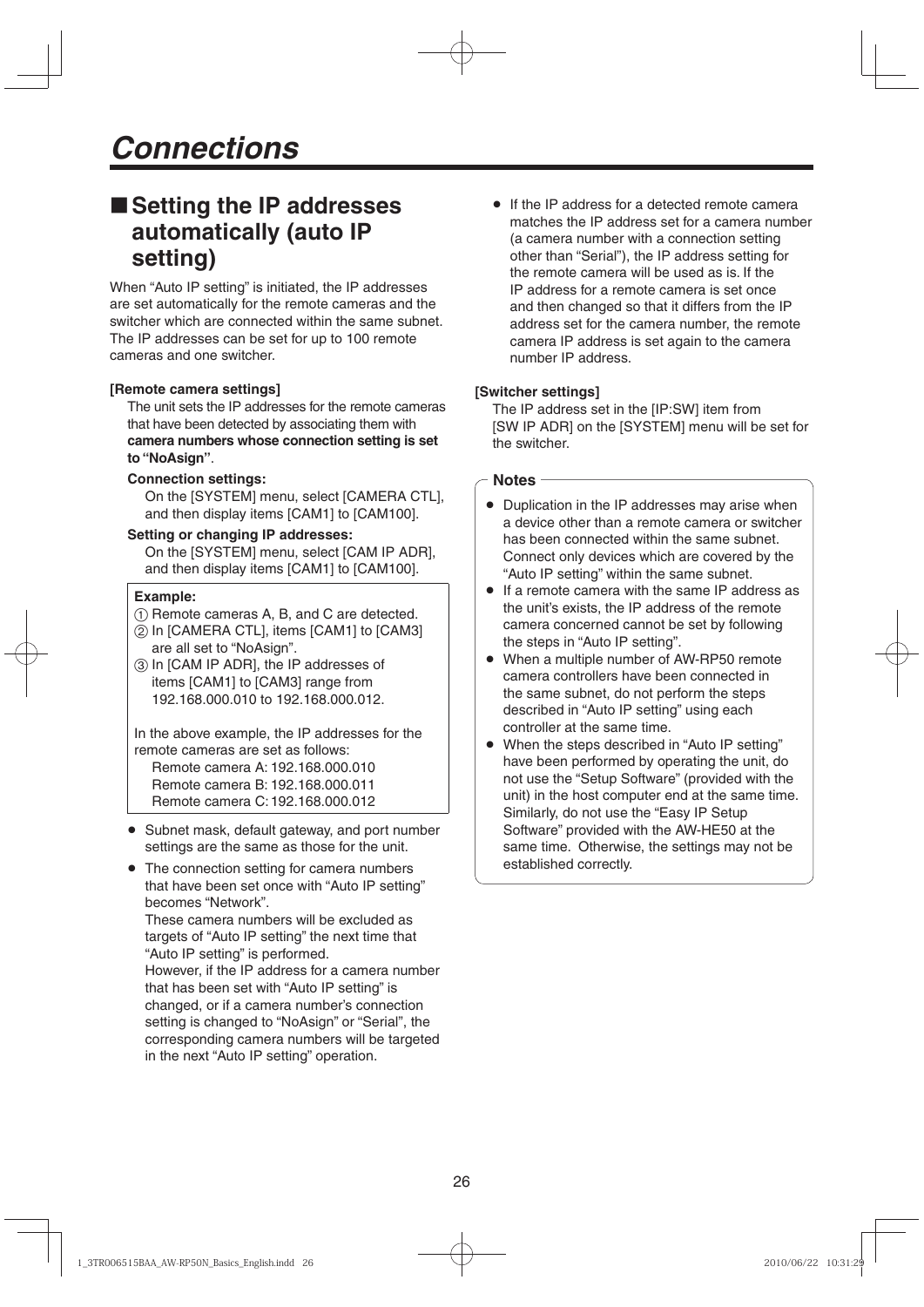# **When setting the IP addresses for the first time**

The IP addresses are set while the remote cameras, switcher and unit are at their factory settings.

### **Note**

Before setting the IP addresses, check that "NoAsign" is shown as the remote camera's connection setting.

#### **Connection settings:**

On the [SYSTEM] menu, select [CAMERA CTL], and then display items [CAM1] to [CAM100].

## 1 **Connect the remote cameras, switcher and unit to the network within the same subnet.**



2 **On the [SYSTEM] menu, select [AUTO SET IP], and display [AUTO SETUP]. Then select "RENEW IP ADR", and press the F2 dial.**

| 1.AUTO SETUP |  |               |
|--------------|--|---------------|
|              |  | RENEW IP ADRI |
|              |  |               |

Both the number of devices (all remote cameras and the switcher) currently being managed by the unit and the number of new devices detected are displayed on the LCD panel.



## **Memo**

**If the number of new devices detected exceeds** the number of devices that can be registered (100 remote cameras and 1 switcher), [C/S OVER!] will be displayed at the bottom of the LCD panel. Automatic IP address setting can be performed even in this state, but IP addresses will be set only for the number of devices that can be registered.



 When a multiple number of remote cameras have been started up at the same time, for instance, it may not be possible for all of these cameras to be detected by the unit.

In this case, select "RETRY", and then press the F2 dial to retry the operation.

The number of units to be added can be updated.

 The number displayed for "Number of new devices detected" may be lower than the actual number of devices to be set, due to a cause such as the remote cameras or switches not being powered on. In this case, eliminate the cause of the problem, select "RETRY", and then press the F2 dial to retry the operation.

The number of units to be added can be updated.

**C:020/020 S:1/1**  *<u>RETRY CONSTRUCTION</u>*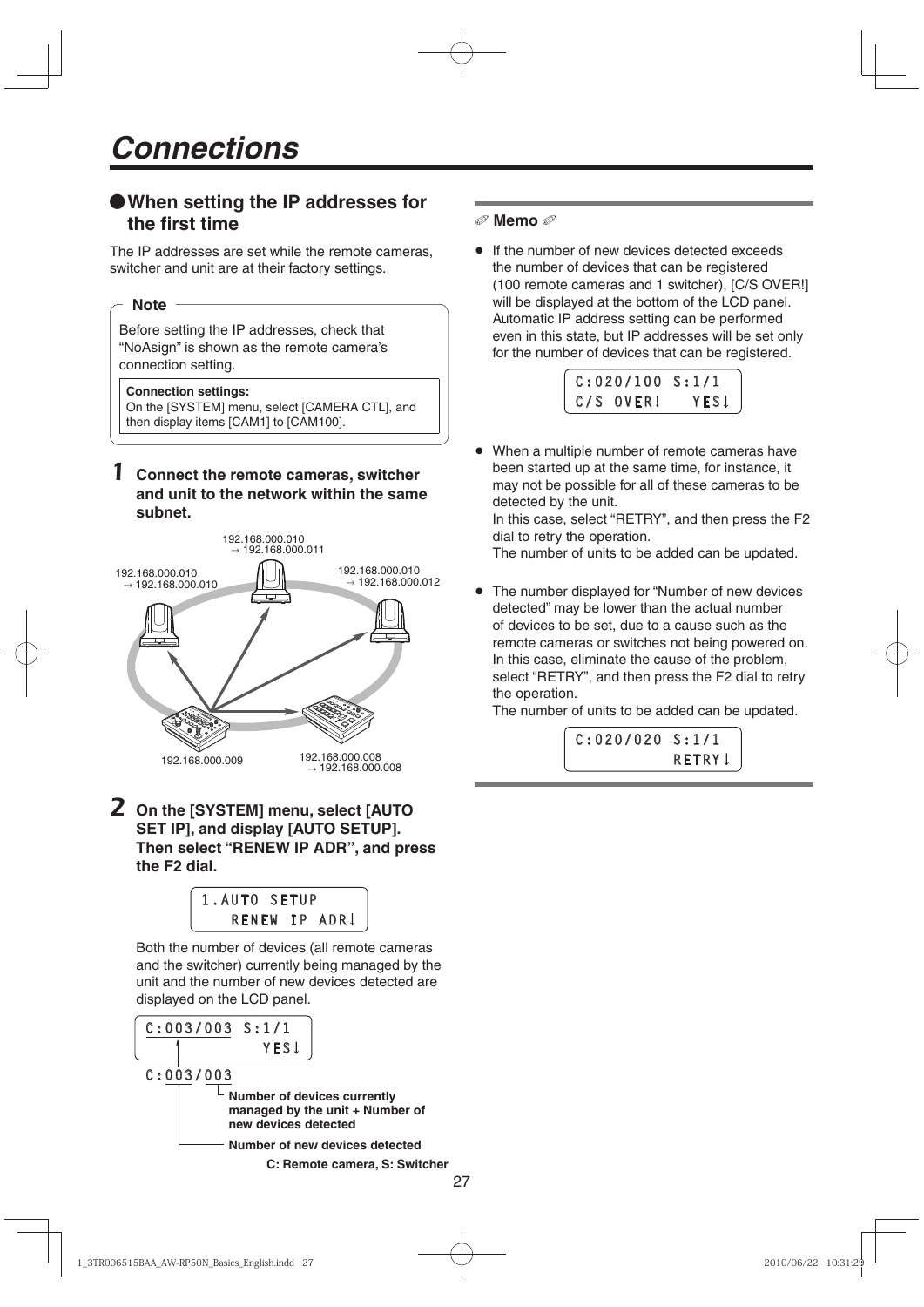# 3 **Turn the F2 dial, select "Yes", and then press the F2 dial.**

This starts the "Auto IP setting" process. When "Auto IP setting" has been initiated, the progress is shown by the number of displayed dots which are reduced one by one.



When all the operations have been completed successfully, "COMPLETE!" is displayed.

#### **AUTO SETUP** COMPLETE!  **COMPLETE**

The remote cameras and the switcher are automatically rebooted, and they restart with the new IP addresses which were set.

The remote cameras can now be operated from the unit.

The function for linking the switcher with the unit becomes available for use at this point.

## **Memo**

If the IP addresses were not set successfully, "SET UP ERR!" is displayed.

**AUTO SETUP SET UP ERR!** *<u>SET UP ERR</u>!* 

The cause of the problem is likely a network malfunction.

Check the connection status of the hub and LAN cables, and then retry the "Auto IP setting" operation.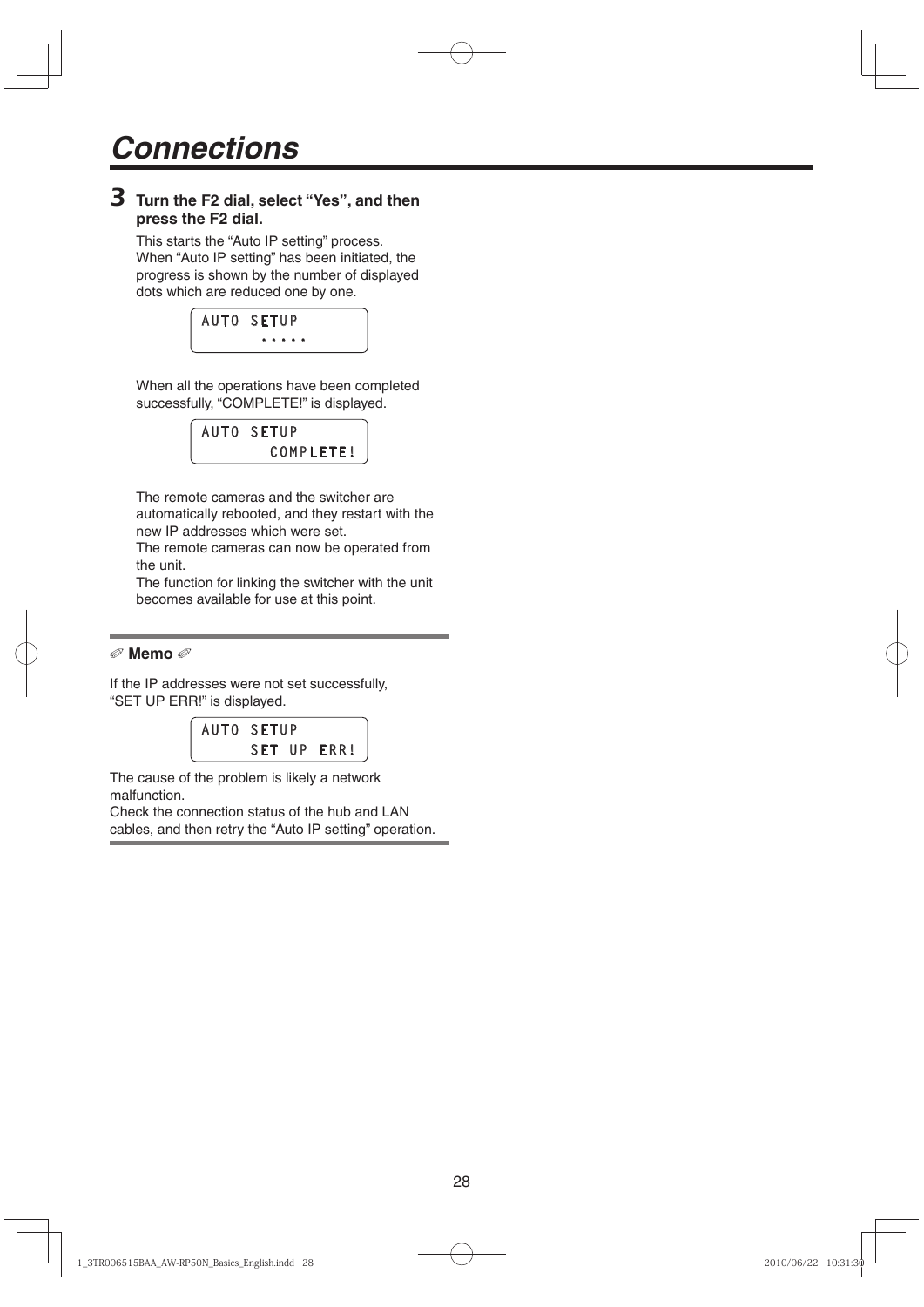# **When introducing additional remote cameras or a switcher into an environment where similar existing devices are already in use**

Even when additional remote cameras or switcher are introduced into an environment where similar existing devices are already in use, the settings can be easily established using "Auto IP setting".



There are two methods for setting the IP addresses of newly introduced devices (remote cameras or a switcher), as follows:

- **1. Setting the IP address from the unit**
- **2. Changing the IP address on the unit to match the IP address of the remote camera or switcher**

This section explains each of these methods.

# **Setting the IP address from the unit**

### **[Remote camera settings]**

The unit sets the IP addresses for the remote cameras that have been detected by associating them with camera numbers whose connection setting is set to "NoAsign".

#### **Connection settings:**

 On the [SYSTEM] menu, select [CAMERA CTL], and then display items [CAM1] to [CAM100].

#### **Setting or changing IP addresses:**

 On the [SYSTEM] menu, select [CAM IP ADR], and then display items [CAM1] to [CAM100].

### **Example:**

Three remote cameras are in operation.

- (2) An additional remote camera is newly introduced (and becomes remote camera D).
- **(3) Remote camera D is detected.**
- (4) In [CAMERA CTL], the [CAM4] item is set to "NoAsign".
- $(5)$  In [CAM IP ADR], the IP address for the [CAM4] item is 192.168.000.013.

In the above example, remote camera D's camera number allocation becomes CAM4, and its IP address is set as follows:

Remote camera D: 192.168.000.013

• Subnet mask, default gateway, and port number settings are the same as those for the unit.

## **[Switcher settings]**

The IP address set in the [IP:SW] item from [SW IP ADR] on the [SYSTEM] menu will be set for the switcher.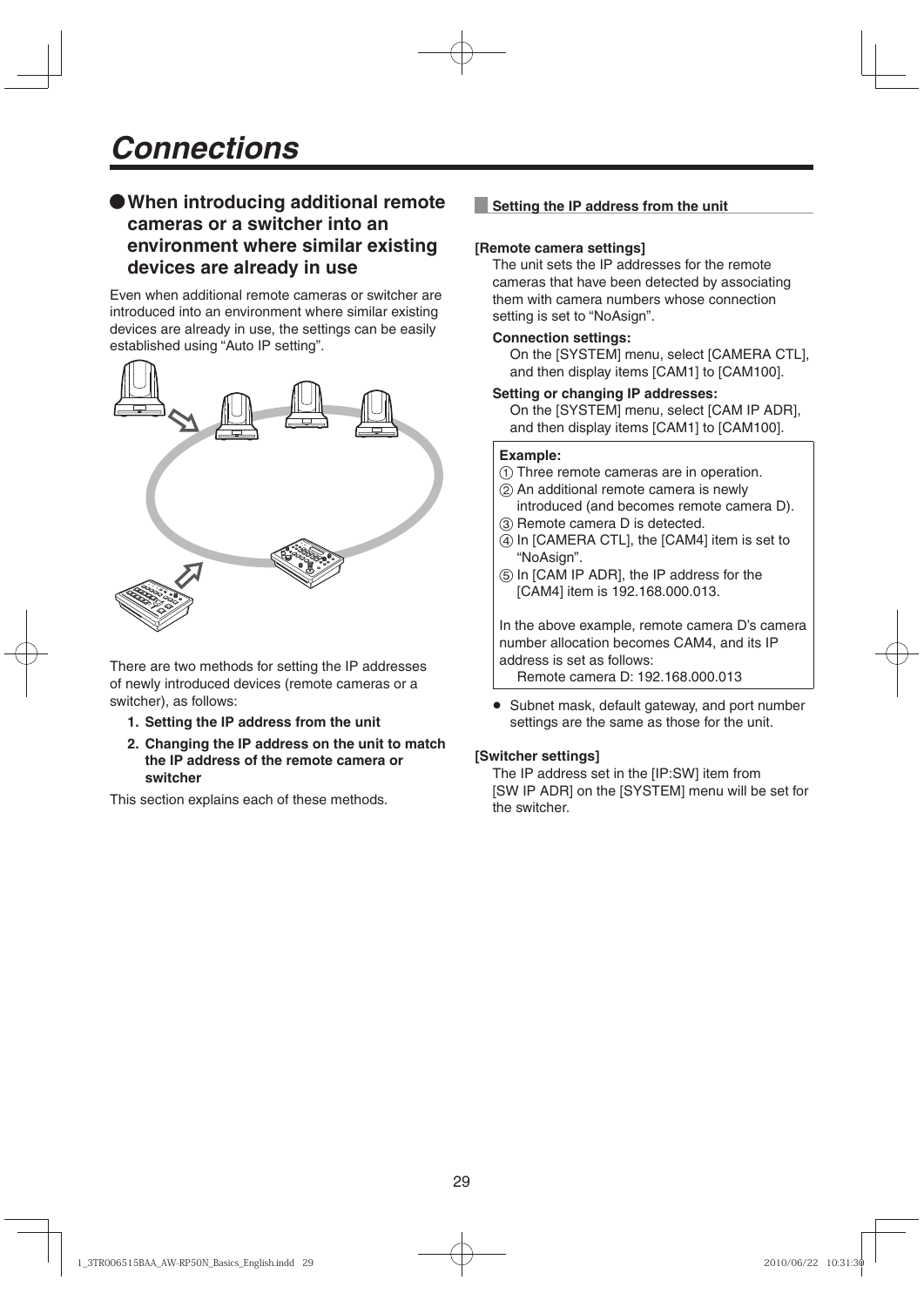- 1 **Connect the additional remote cameras and the switcher to be introduced and the unit to the network within the same subnet.**
- 2 **On the [SYSTEM] menu, select [AUTO SET IP], and display [AUTO SETUP]. Then select "RENEW IP ADR", and press the F2 dial.**

| 1.AUTO SETUP |  |               |
|--------------|--|---------------|
|              |  | RENEW IP ADRU |
|              |  |               |

Both the number of devices (all remote cameras and the switcher) currently being managed by the unit and the number of new devices detected are displayed on the LCD panel.



## **Memo**

• If the number of new devices detected exceeds the number of devices that can be registered (100 remote cameras and 1 switcher), [C/S OVER!] will be displayed at the bottom of the LCD panel. Automatic IP address setting can be performed even in this state, but IP addresses will be set only for the number of devices that can be registered.



• The number displayed for "Number of new devices" detected" may be lower than the actual number of devices to be set, due to a cause such as the remote cameras or switches not being powered on. In this case, eliminate the cause of the problem, select "RETRY", and then press the F2 dial to retry the operation.

The number of units to be added can be updated.

 $C: 020/020 S: 1/1$ RETRY **J**  *<u>RETRY CONSTRUCTION</u>* 

# 3 **Turn the F2 dial, select "Yes", and then press the F2 dial.**

This starts the "Auto IP setting" process. When "Auto IP setting" has been initiated, the progress is shown by the number of displayed dots which are reduced one by one.

| <b>AUTO SETUP</b> |
|-------------------|
| .                 |

When all the operations have been completed successfully, "COMPLETE!" is displayed.



The remote cameras and the switcher are automatically rebooted, and they restart with the new IP addresses which were set.

The remote cameras can now be operated from the unit.

The function for linking the switcher with the unit becomes available for use at this point.

#### **Memo**

If the IP addresses were not set successfully, "SET UP ERR!" is displayed.



The cause of the problem is likely a network malfunction.

Check the connection status of the hub and LAN cables, and then retry the "Auto IP setting" operation.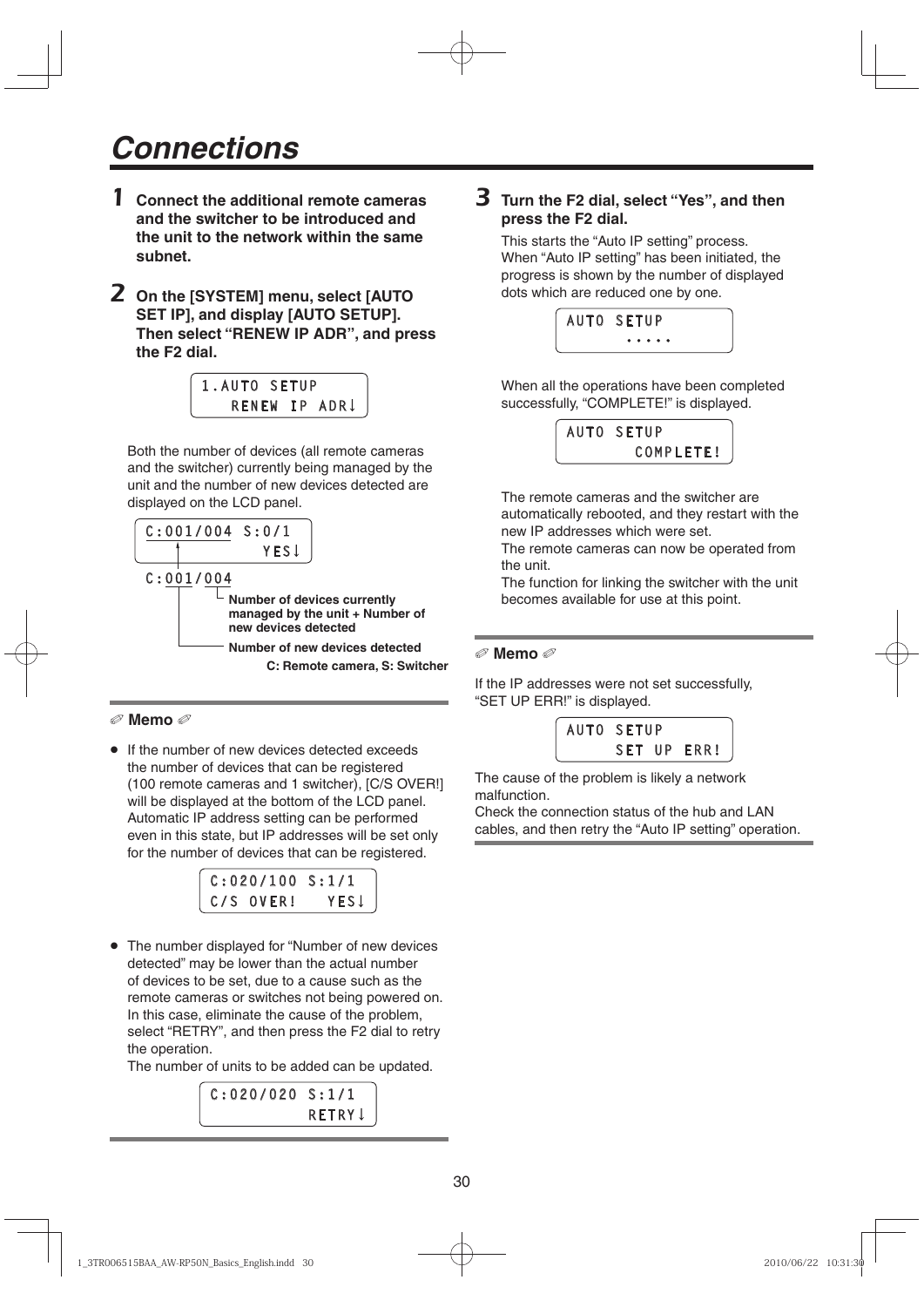**Changing the IP address on the unit to match the IP address of the remote camera or switcher**

#### **[Remote camera settings]**

The unit sets the IP addresses for the remote cameras that have been detected by associating them with camera numbers whose connection setting is set to "NoAsign".

#### **Connection settings:**

On the [SYSTEM] menu, select [CAMERA CTL]. and then display items [CAM1] to [CAM100].

#### **Setting or changing IP addresses:**

 On the [SYSTEM] menu, select [CAM IP ADR], and then display items [CAM1] to [CAM100].

#### **Example:**

- Three remote cameras are in operation.
- An additional remote camera with an IP address of "192.168.000.020" is newly introduced (and becomes remote camera E).
- (3) Remote camera E is detected.
- (4) In [CAMERA CTL], the [CAM4] item is set to "NoAsign".

In the above example, on the [SYSTEM] menu, in [CAM IP ADR], the IP address of the [CAM4] item is set to "192.168.000.020".

• Subnet mask, default gateway, and port number settings are the same as those for the unit.

#### **[Switcher settings]**

The IP address for the switcher will be set in the [IP:SW] item from [SW IP ADR] on the [SYSTEM] menu.

#### **Note**

If different subnet mask settings are used for unit and remote camera, no operations using the network will be possible.

- 1 **Connect the additional remote cameras and the switcher to be introduced and the unit to the network within the same subnet.**
- 2 **On the [SYSTEM] menu, select [AUTO SET IP], and display [AUTO SETUP]. Then select "KEEP IP ADR", and press the F2 dial.**

| 1.AUTO SETUP |  |              |
|--------------|--|--------------|
|              |  | KEEP IP ADRI |
|              |  |              |

Both the number of devices (all remote cameras and the switcher) currently being managed by the unit and the number of new devices detected are displayed on the LCD panel.



#### **Memo**

• If the number of new devices detected exceeds the number of devices that can be registered (100 remote cameras and 1 switcher), [C/S OVER!] will be displayed at the bottom of the LCD panel. Automatic IP address setting can be performed even in this state, but IP addresses will be set only for the number of devices that can be registered.



 The number displayed for "Number of new devices detected" may be lower than the actual number of devices to be set, due to a cause such as the remote cameras or switches not being powered on. In this case, eliminate the cause of the problem, select "RETRY", and then press the F2 dial to retry the operation.

The number of units to be added can be updated.

 $C: 020/020 S: 1/1$ **RETRY 1**  *RETRY <b>RETRY*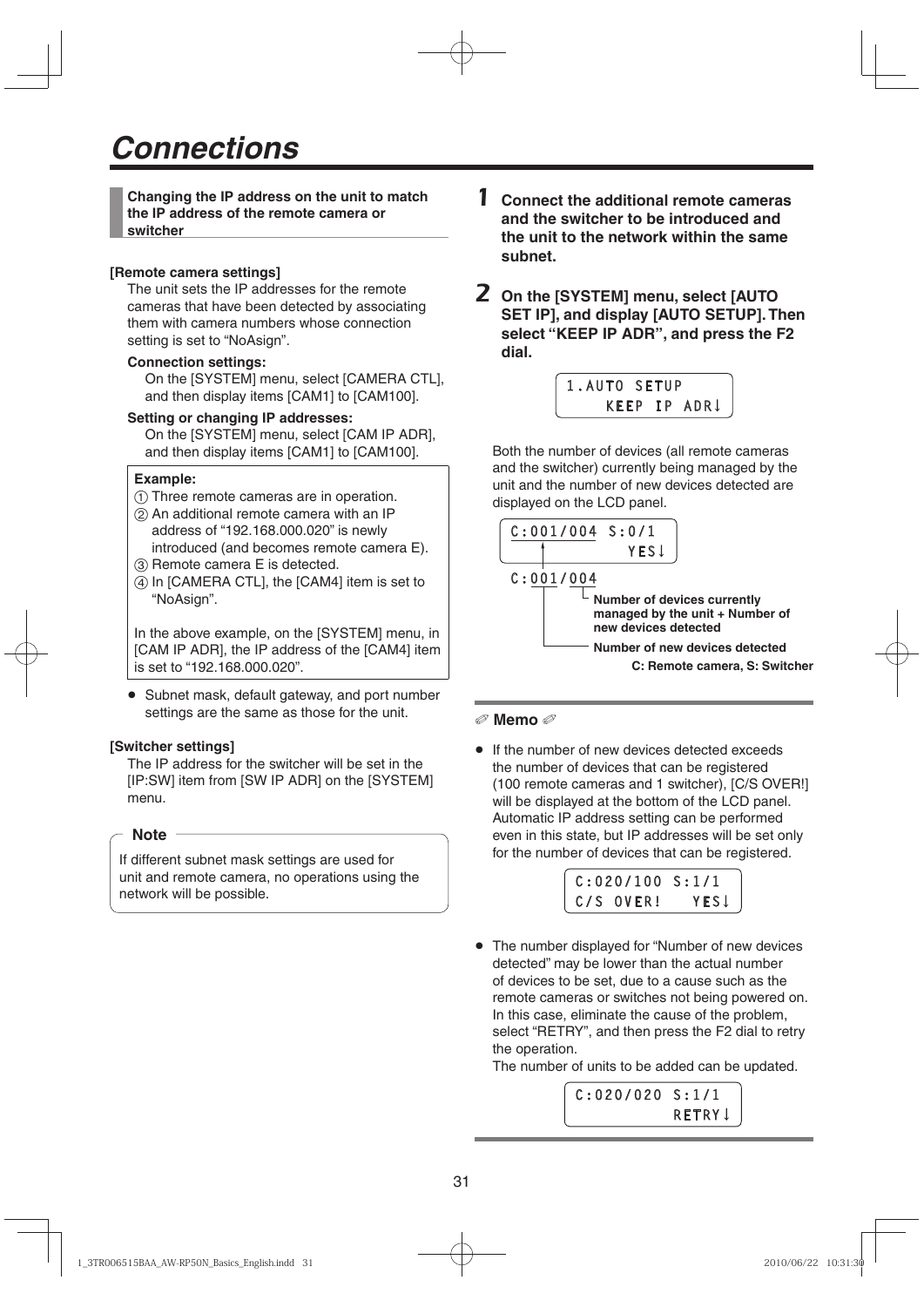# 3 **Turn the F2 dial, select "Yes", and then press the F2 dial.**

This starts the "Auto IP setting" process. When "Auto IP setting" has been initiated, the progress is shown by the number of displayed dots which are reduced one by one.



When all the operations have been completed successfully, "COMPLETE!" is displayed.



The remote cameras can now be operated from the unit.

The function for linking the switcher with the unit becomes available for use at this point.

```
 Memo
```
• The "IP Duplication!" message is displayed if there is duplication between the IP addresses of the devices in operation and the IP addresses of the additional remote cameras to be introduced. The IP addresses are not set for those remote cameras whose IP addresses are in duplication.

| AUTO SETUP      |
|-----------------|
| IP Duplication! |
|                 |

Check the IP addresses, and then retry the "Auto IP setting" operation.

 If the IP addresses were not set successfully, "SET UP ERR!" is displayed.

| <b>AUTO SETUP</b> |  |             |
|-------------------|--|-------------|
|                   |  | SET UP ERR! |
|                   |  |             |

The cause of the problem is likely a network malfunction.

Check the connection status of the hub and LAN cables, and then retry the "Auto IP setting" operation.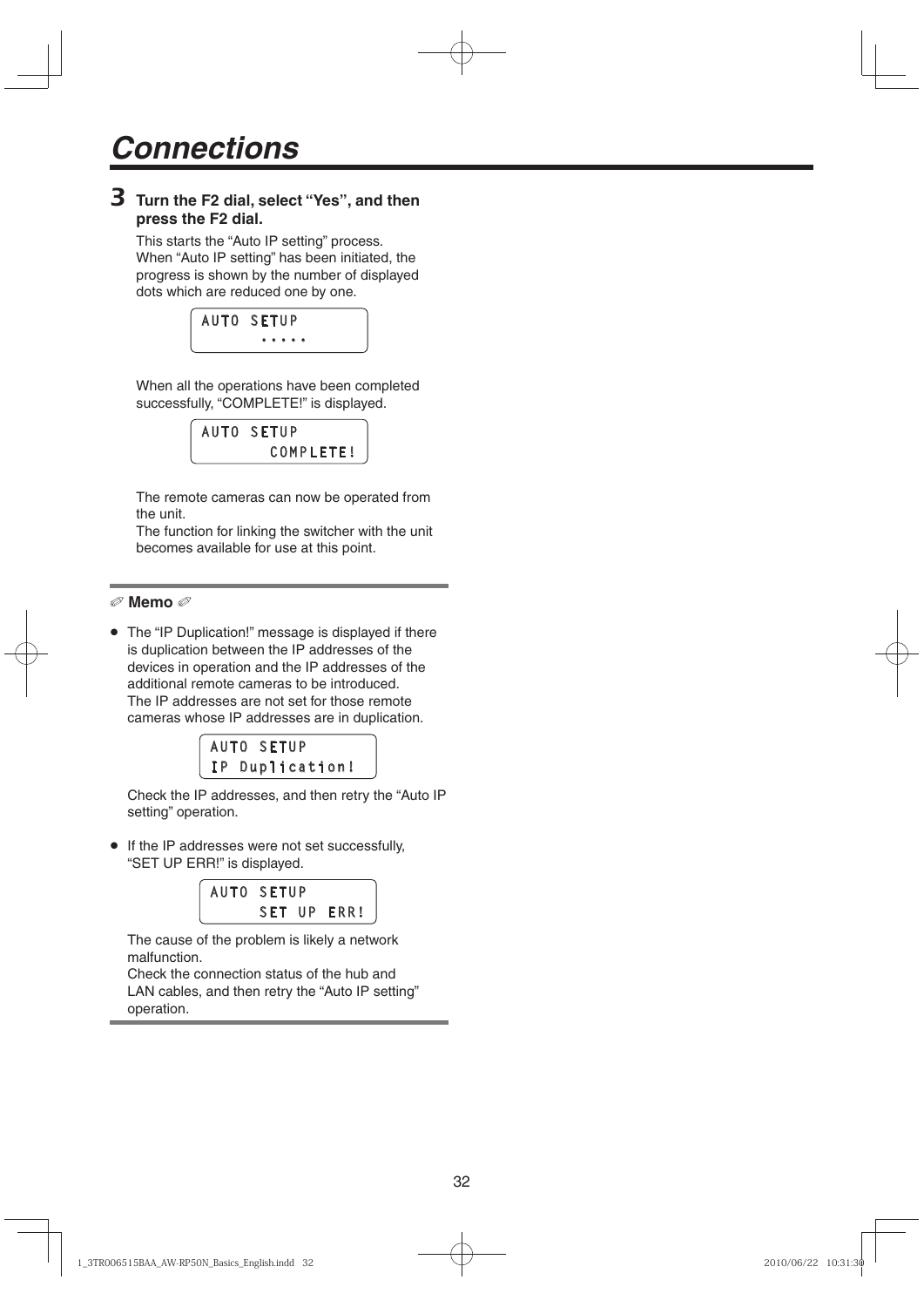# **Changing the IP addresses of the camera numbers controlled by the unit**

Use the steps below when connecting the remote cameras (thorough a router) whose IP addresses cannot be set by following the steps in "Auto IP setting".

# **Setting the IP addresses**

On the [SYSTEM] menu, select [CAM IP ADR], and display [IP:CAM1] to [IP:CAM100]. The IP addresses of the camera numbers can now be changed. Even when "NoAsign" or "Serial" has been selected as the [CAM1] to [CAM100] setting of [CAMERA CTL] on the [SYSTEM] menu, the IP addresses can still be changed.



The IP addresses are set for all the camera numbers [CAM1] to [CAM100].

**Initial values:** CAM1 (192.168.000.010)  $\downarrow$ CAM100 (192.168.000.109)

## **Memo**

If the unit's IP address has been changed using the [IP ADDRESS] item of [NETWORK] on the [SYSTEM] menu, the IP addresses of the camera numbers which were set to "NoAsign" for the [CAM1] to [CAM100] item of [CAMERA CTL] on the [SYSTEM] menu and which are higher than the unit's IP address, will be automatically re-set in the sequence of the camera numbers set to "NoAsign" starting with the lowest number.

When the IP addresses are changed, a check for IP address duplication is conducted.

A check is carried out to verify whether there is any duplication with the IP addresses of the camera numbers which were set to "Network" for the [CAM1] to [CAM100] item of [CAMERA CTL] on the [SYSTEM] menu.

If duplication is found, the "Duplicate!" is displayed for three seconds, and the IP addresses cannot be set.



### **Note**

The IP addresses set by following these steps are the IP address of the camera numbers controlled by the unit.

The IP addresses of the remote cameras are not changed.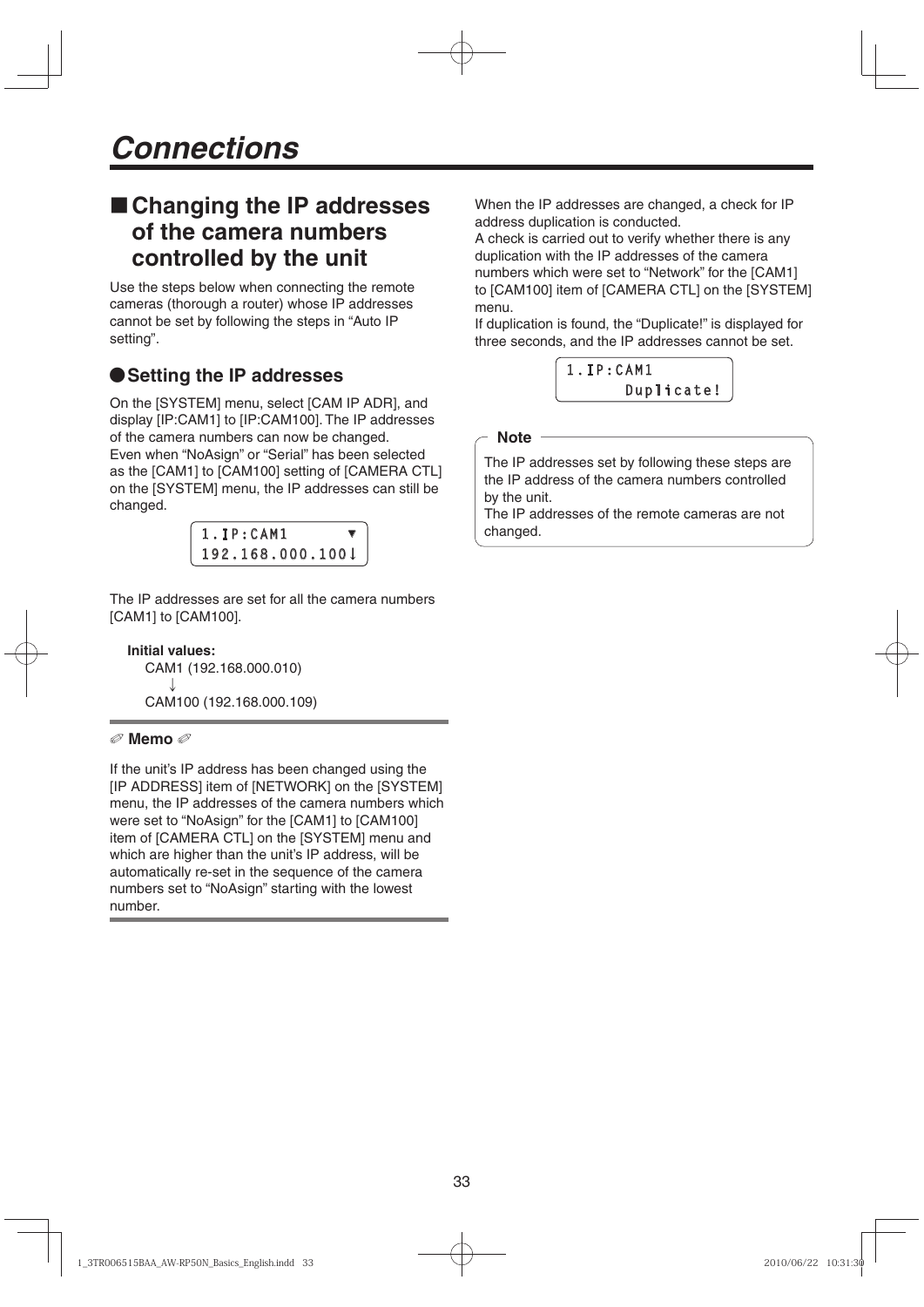# **Changing the camera numbers**

The camera numbers which have been set by "Auto IP setting" can be changed.

They are changed by replacing the IP addresses of the current camera numbers with the IP addresses of the camera numbers to be changed.

- 1 **On the [SYSTEM] menu, select [CAMASSIGN], and display [CAM1] to [CAM100]. Then select the camera number to be changed.**
- 2 **Select the IP address of the remote camera for the selected camera number.**

The tally indicator of the remote camera corresponding to the selected IP address lights. Operate the PAN/TILT lever, and check whether the camera whose camera number is to be changed is being moved.

The IP address that can be selected is the IP address of the camera number which has been set for "Network" for the [CAM1] to [CAM100] item of [CAMERA CTL] on the [SYSTEM] menu.

3 **Press the F2 dial to enter the IP address.**

The IP addresses for the camera number of the change destination and for the camera number of the change source are switched over.



## **Note**

When "ASSIGN" is displayed for the [CAM1] to [CAM100] item of [CAM ASSIGN] on the [SYSTEM] menu, the CAMERA STATUS/ SELECTION buttons cannot be operated, and the camera operations (IRIS, FOCUS, PT, ZOOM and CAMERA OSD) cannot be controlled.

# ■ Changing the IP address of **the switcher**

The IP address of the switcher which was set by "Auto IP setting" can be changed.

1 **On the [SYSTEM] menu, select [SW IP ADR], and display [IP:SW]. Then change the IP address.**

# **Clearing the IP address control tables**

All the IP address control tables which have been set can be cleared together.

1 **On the [SYSTEM] menu, select [AUTO SETUP], and display [AUTO SETUP]. Then select "ALL CLEAR", and press the F2 dial to clear all the tables.**



The "Serial" settings are not cleared.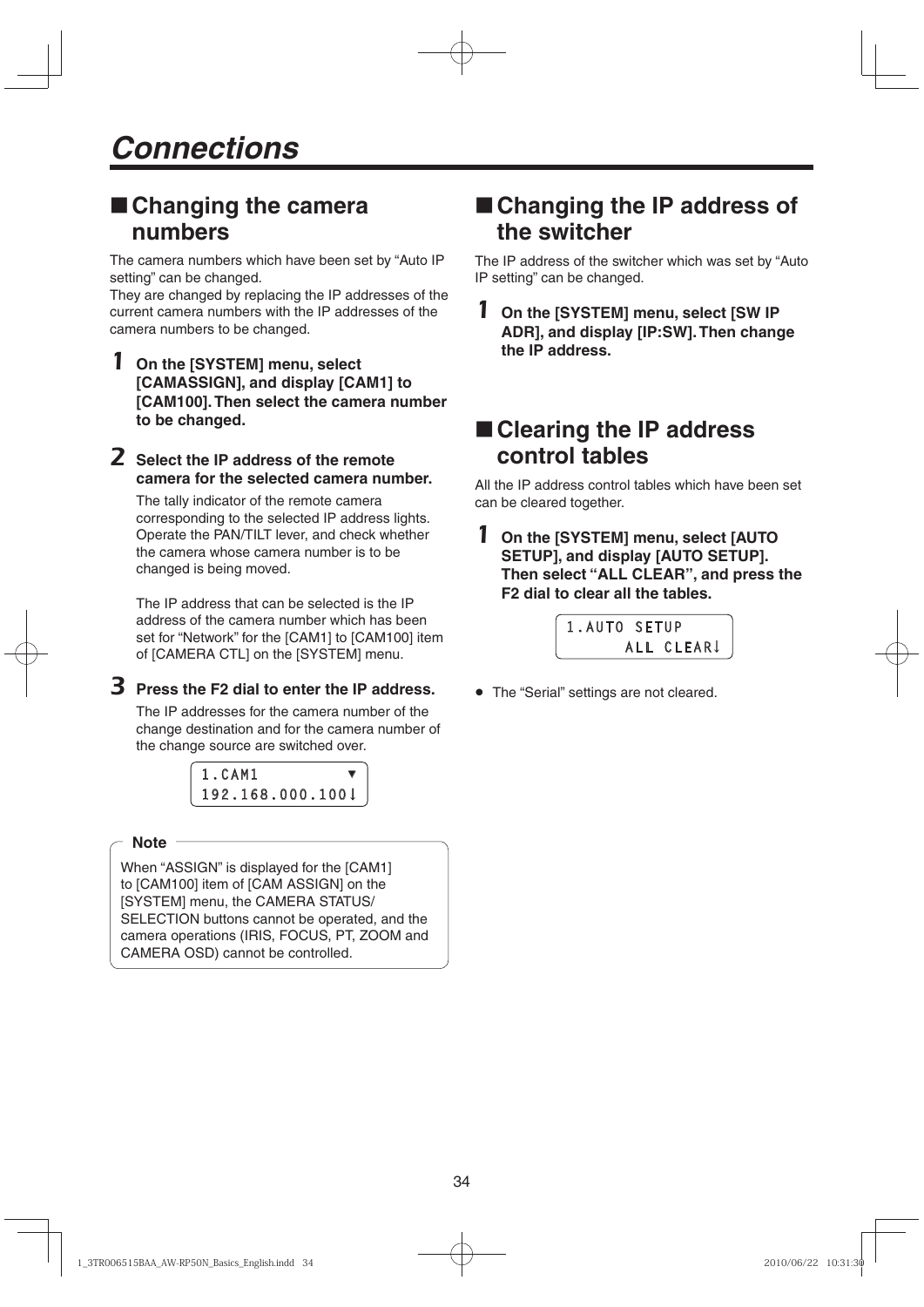# *Selecting the remote cameras to be operated*

Up to five remote cameras to be operated can be selected using the CAMERA STATUS/SELECTION buttons.

When one of the CAMERA STATUS/SELECTION buttons 1 to 5 is pressed, the indicator of the corresponding button lights.

The statuses of the remote cameras assigned to CAMERA STATUS/SELECTION buttons 1 to 5 can be identified by the lighting statuses of the indicators above the buttons.



#### **Indicator lighting statuses and remote camera statuses**

| Indicator<br>lighting status | Remote camera status                                                                                                                                                                           | The unit and remote camera<br>connections |
|------------------------------|------------------------------------------------------------------------------------------------------------------------------------------------------------------------------------------------|-------------------------------------------|
| Off                          | • No remote camera has been assigned to the corresponding button.<br>("NoAsign" is set for the remote camera connection.)<br>• The power of the remote camera has not been turned on. (*1, *2) | IP connection/<br>Serial connection       |
| Lights $(*3)$<br>(orange)    | The remote camera is in the standby status.                                                                                                                                                    | IP connection/<br>Serial connection       |
| <b>Blinking</b><br>(orange)  | It is not possible for the unit to be connected to the remote camera<br>concerned because five other AW-RP50 remote camera controllers<br>have already been connected.                         | IP connection                             |
| Lights<br>(green)            | The unit is now connected with the remote camera.                                                                                                                                              | IP connection/<br>Serial connection       |
| <b>Blinking</b><br>(green)   | The remote camera concerned is connected to an AW-RP50 remote<br>camera controller which is other than the unit.                                                                               | IP connection                             |
| Lights<br>(red)              | The image of the remote camera concerned is now on the air.<br>(The OA tally signal is received over the network or at the GPI input<br>connector.)                                            | IP connection/<br>Serial connection       |
| <b>Blinking</b><br>(red)     | The remote camera concerned is connected to another AW-RP50<br>remote camera controller, and the image of the its remote camera is<br>now on the air.                                          | IP connection                             |

**1:** Follow the steps set forth in the "How to turn the power of the remote cameras on and off" in the <Operations and Settings> Operating Instructions, and turn on the power of the remote camera.

**2:** When the AW-PH400 is connected through the protocol converter (AW-IF400), the indicator also will go off when the LAN cable has been connected or disconnected. Follow the steps set forth in the "How to turn the power of the remote cameras on and off" in the <Operations and

Settings> Operating Instructions, and turn off the power of the remote camera and then turn it back on.

**3:** This is "Off" when the AW-PH400 is connected through the protocol converter (AW-IF400).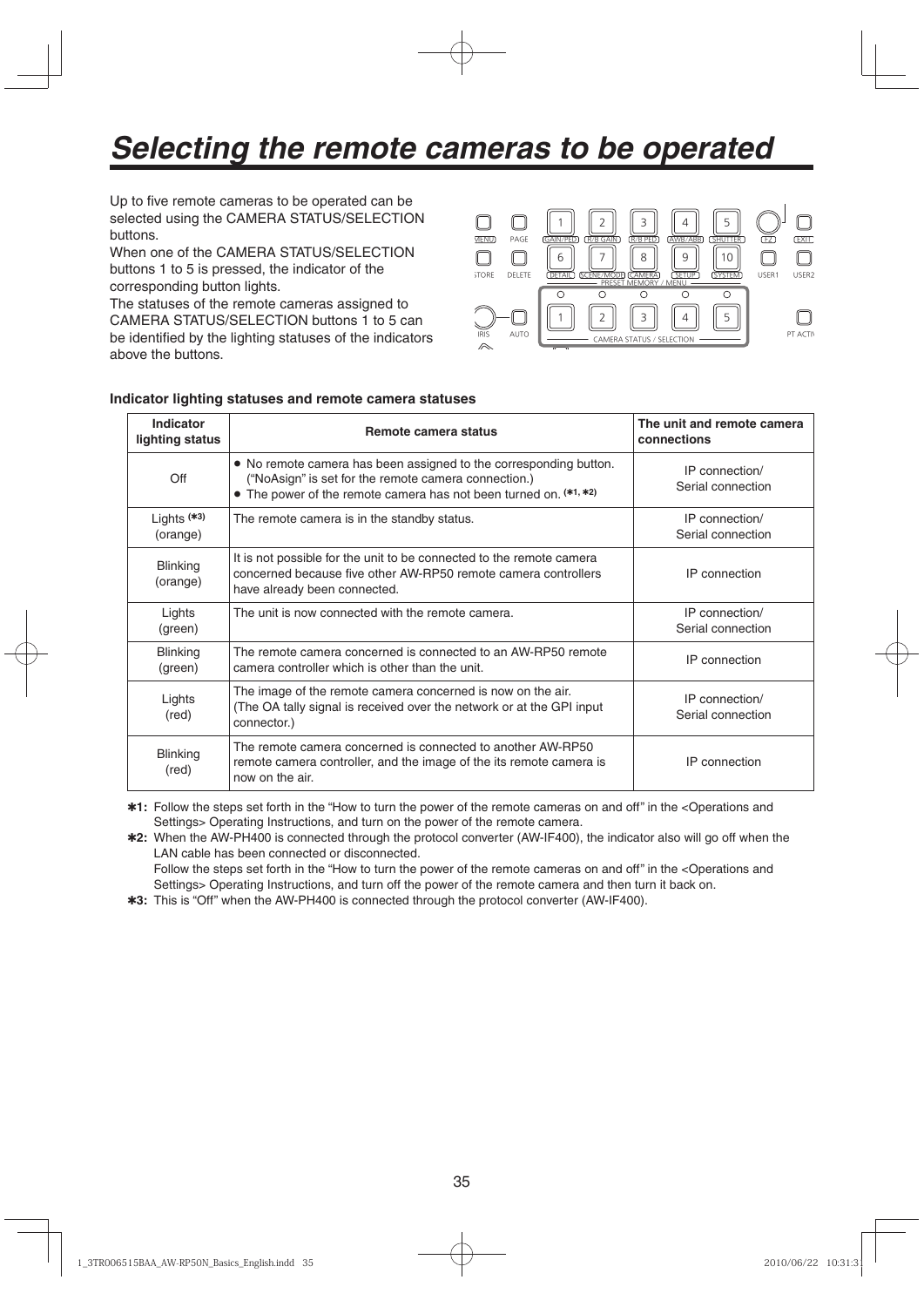# *Selecting the remote cameras to be operated*

Up to 100 cameras can be divided into 1 to 20 groups by menu operations, and controlled by the unit. The selection procedure is described below.

# 1 **Set the MENU button to ON.**

Press the MENU button and light its indicator.

# 2 **Set the PRESET MEMORY/MENU 8 button (CAMERA) to ON.**

When the button is pressed and its indicator is lighted, the [CAMERA] menu is displayed on the LCD panel.

# 3 **Press the F1 dial.**

The GROUP SELECT item is displayed.



# 4 **Turn the F2 dial, select the group, and then press the F2 dial.**

The remote cameras assigned to the group selected here can be selected using the CAMERA STATUS/ SELECTION buttons.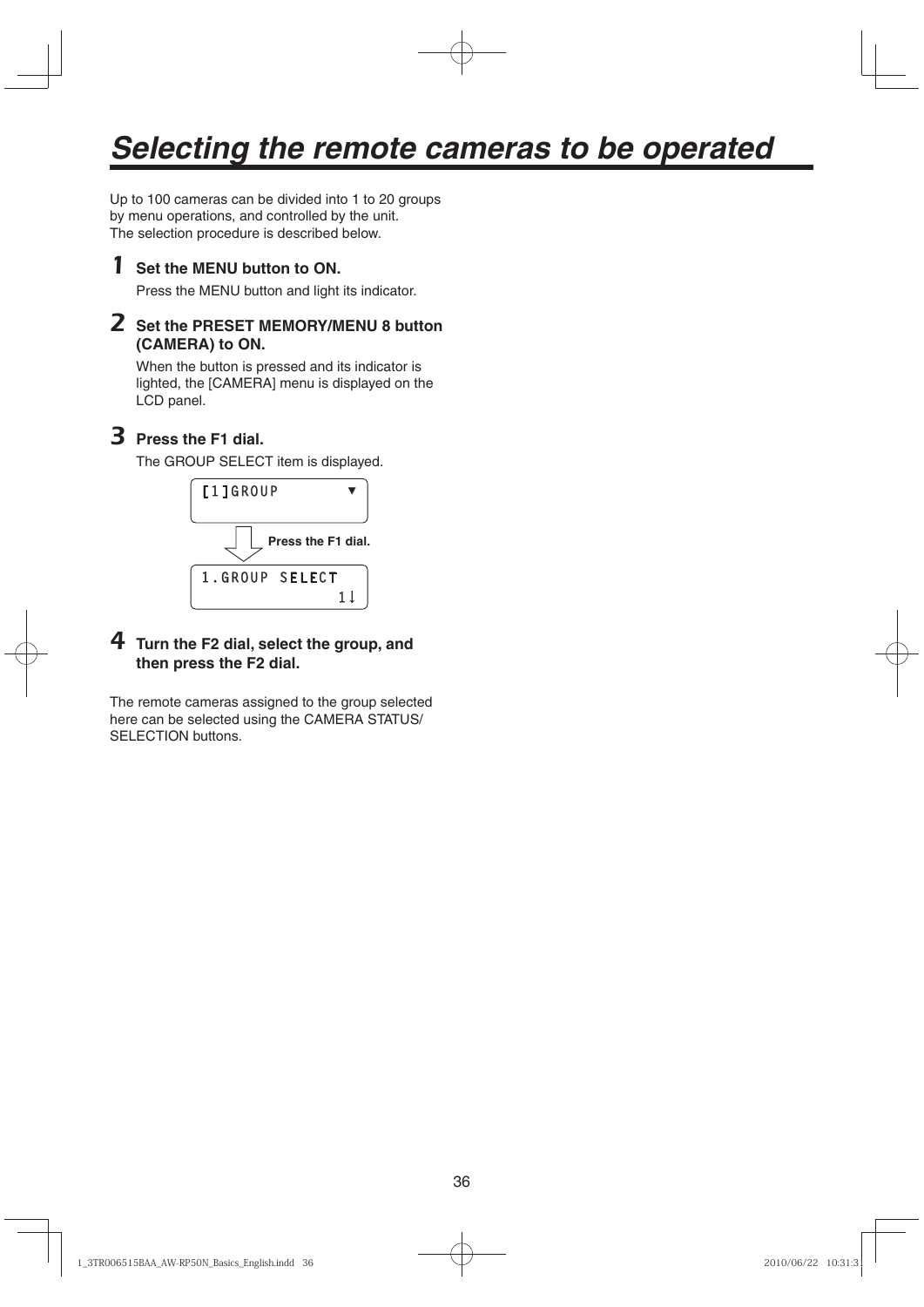**Unit: mm (inch)**





37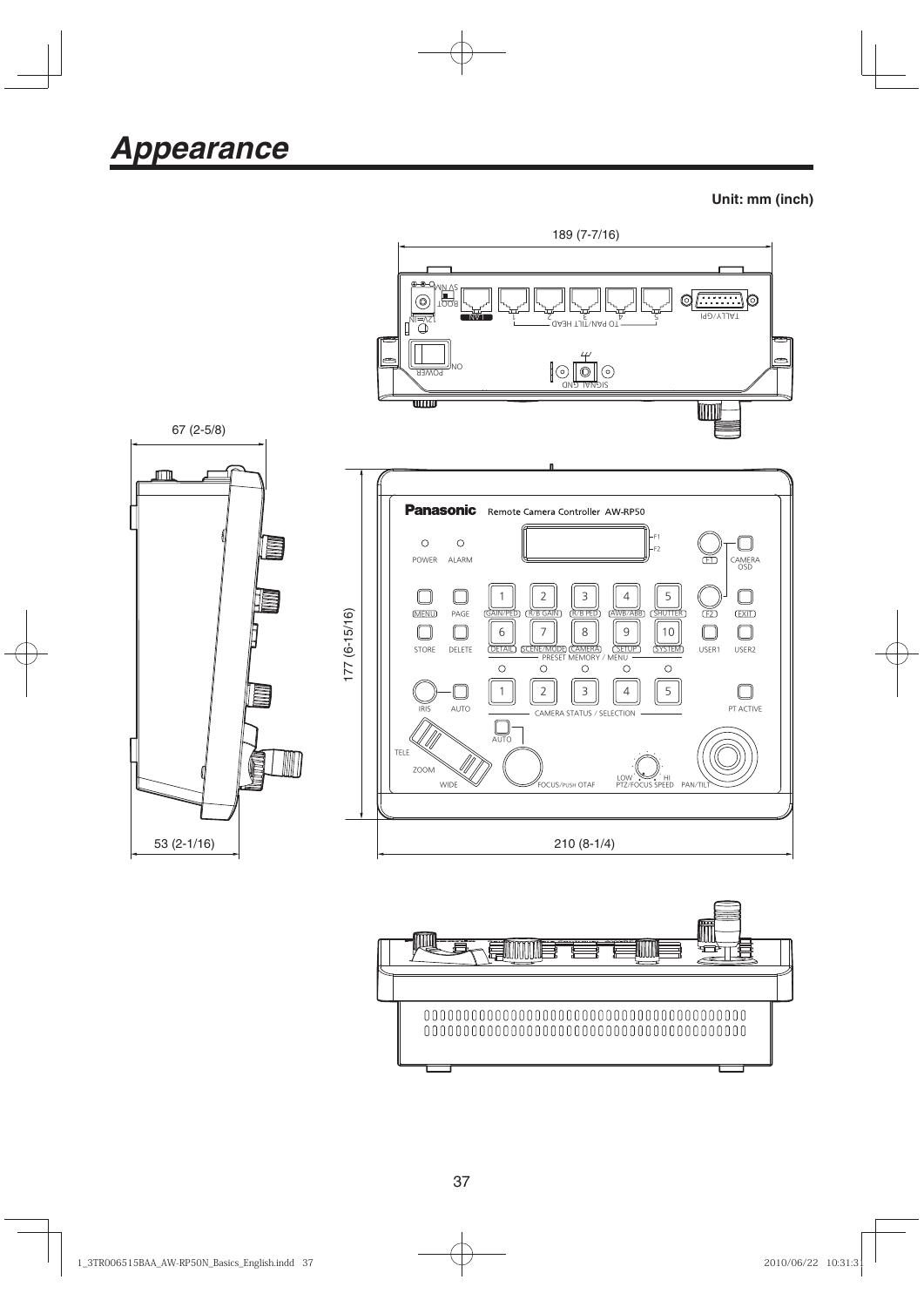# *Specifications*

**Power requirements:** DC  $12 \text{ V } \pm 10 \%$ (AC adapter provided) **Current consumption:** 0.5 A (DC 12 V)

indicates safety information.

# **GENERAL**

#### **Ambient operating temperature:** 0 °C to +40 °C (32 °F to 104 °F)

#### **Allowable humidity ranges:** 10 % to 90 % (no condensation)

# **Mass:**

Approx. 1.1 kg (2.43 lbs.)

#### **Dimensions (W**  $\times$  **H**  $\times$  **D):**

 $210 \times 67 \times 177$  mm  $(8-1/4" \times 2-5/8" \times 6-15/16")$ [excluding protrusions]

# **Input/Output connector**

#### **LAN (RJ-45):**

10BASE-T/100BASE-TX Connecting cable: LAN cable, max. 100 meters (328 ft.)

- When the unit is connected via a switching hub: Straight cable (category 5 or above), STP
- (Shielded Twisted Pair) cable recommended When the unit is connected directly: Crossover cable (category 5 or above), STP
	- (Shielded Twisted Pair) cable recommended

#### **TO PAN/TILT HEAD (RJ-45):**

RS-422 (control signals for remote cameras) Connecting cable: Straight cable (category 5 or above) max. 1000 meters (3280 ft.)

**TALLY/GPI (D-sub 15-pin, female, inch thread):**

TALLY IN:

 5 inputs (for receiving photocoupler signals) GPI IN:

 4 inputs (for receiving photocoupler signals) GPI OUT:

4 outputs (open collector outputs, negative logic)

# ■ AC adapter

**Input:**

AC 100 V to 240 V, 1.5 A, 50/60 Hz

#### **Output:**

DC 12 V, 2.5 A, 30 W

**The provided power cable is for 125 V AC or less. Use it within AC 100 V to 120 V.**

Mass and dimensions shown are approximate. Specifications are subject to change without notice.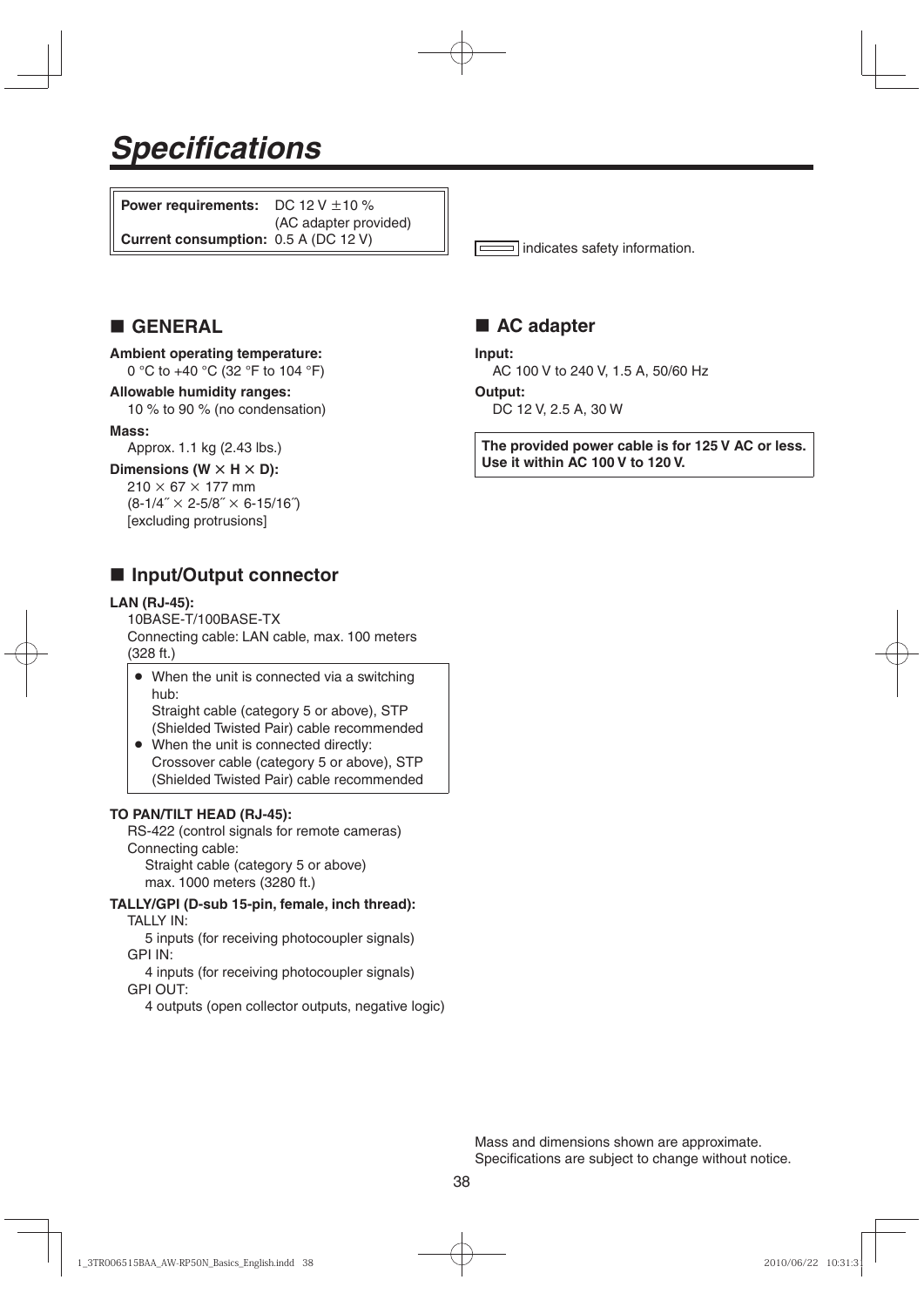# *Memo*